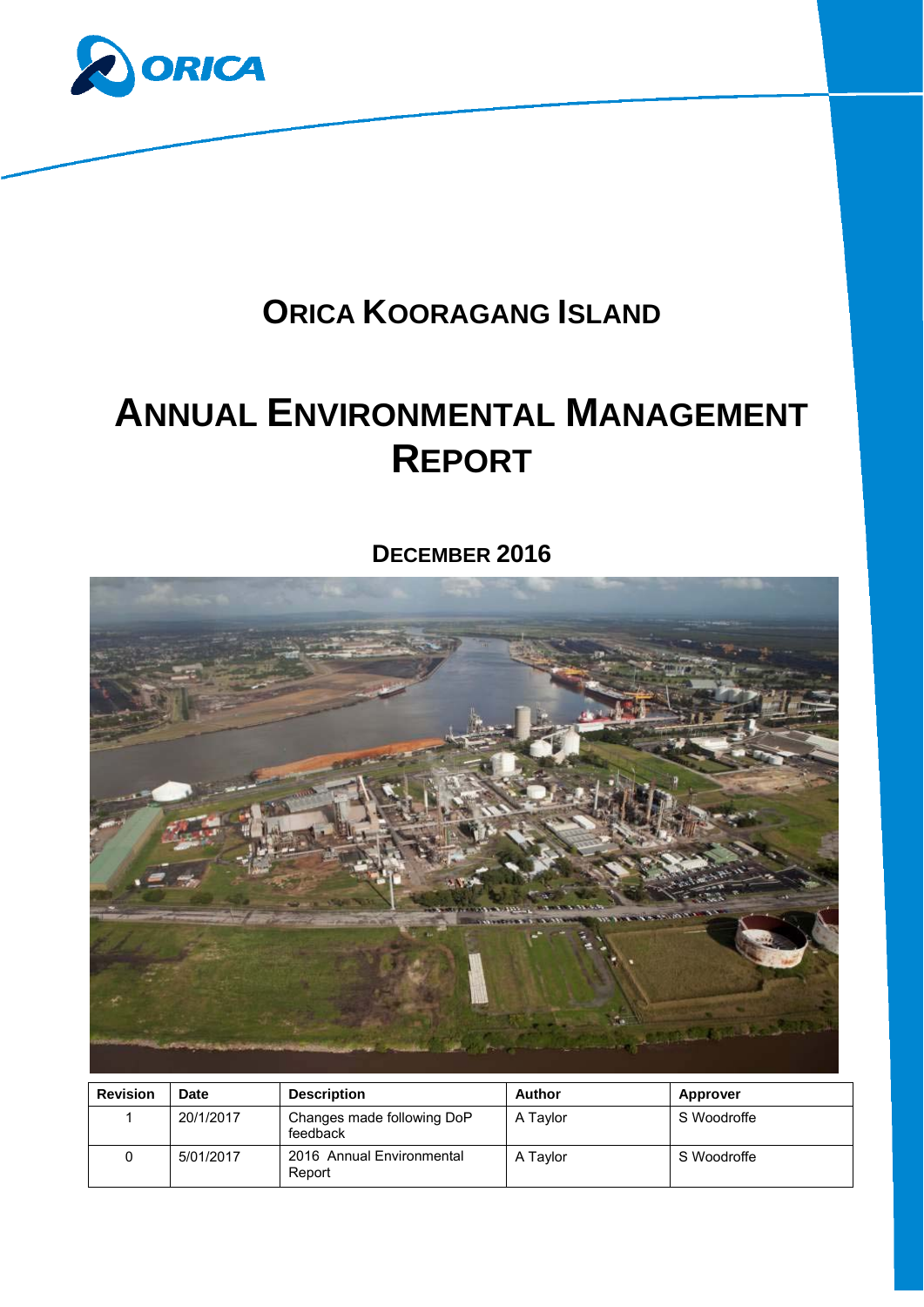## **TABLE OF CONTENTS**

| $\mathbf{1}$            |                                                                                                                        |  |
|-------------------------|------------------------------------------------------------------------------------------------------------------------|--|
|                         | 1.1                                                                                                                    |  |
| $\overline{2}$          |                                                                                                                        |  |
| 3                       |                                                                                                                        |  |
| $\overline{\mathbf{4}}$ |                                                                                                                        |  |
|                         | 4.1<br>4.1.1<br>4.1.2<br>4.1.3<br>4.1.4<br>4.1.5<br>4.1.6<br>4.2<br>4.2.1<br>4.2.2<br>4.2.3<br>4.2.4<br>4.2.5<br>4.2.6 |  |
| 5                       |                                                                                                                        |  |
|                         | 5.1<br>5.1.1<br>5.2                                                                                                    |  |
| 6                       |                                                                                                                        |  |
|                         | 6.1<br>6.2<br>6.3                                                                                                      |  |
| 7                       |                                                                                                                        |  |
| 8                       |                                                                                                                        |  |
|                         | 8.1<br>8.2                                                                                                             |  |

5/1/2017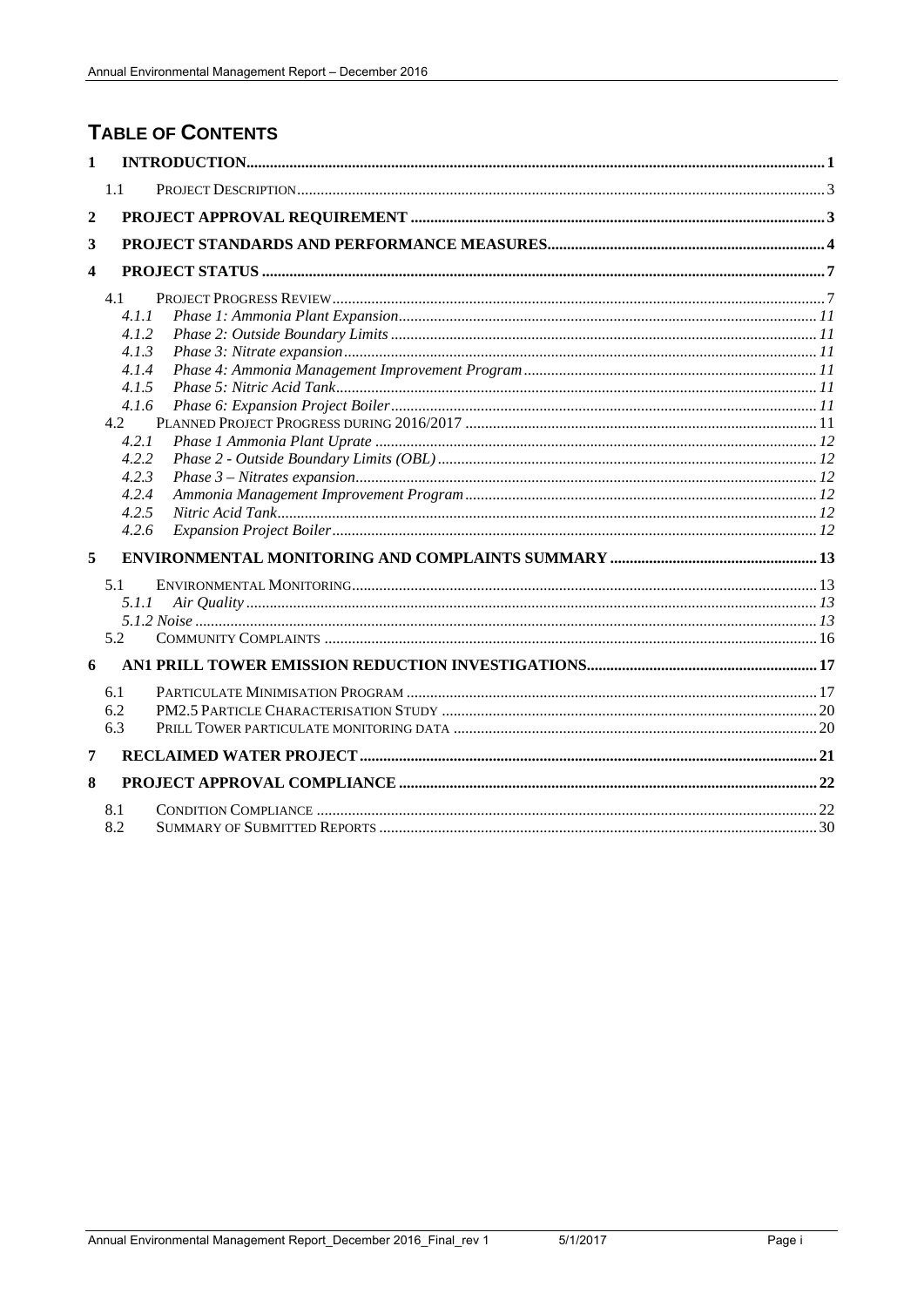## **ABBREVIATIONS**

| AN <sub>3</sub> | No. 3 Ammonium Nitrate Plant                          |
|-----------------|-------------------------------------------------------|
| <b>CSEMP</b>    | Construction Safety and Environmental Management Plan |
| <b>DECCW</b>    | Department of Environment, Climate Change and Water   |
| <b>DPE</b>      | Department of Planning and Environment                |
| <b>DPI</b>      | Department of Planning and Infrastructure             |
| <b>EPA</b>      | <b>Environment Protection Authority</b>               |
| <b>EPL</b>      | <b>Environment Protection Licence</b>                 |
| <b>HAZOP</b>    | Hazard and Operability Study                          |
| ktpa            | kilo tonnes per annum                                 |
| NAP4            | No. 4 Nitric Acid Plant                               |
| SH&E            | Safety, Health and Environment                        |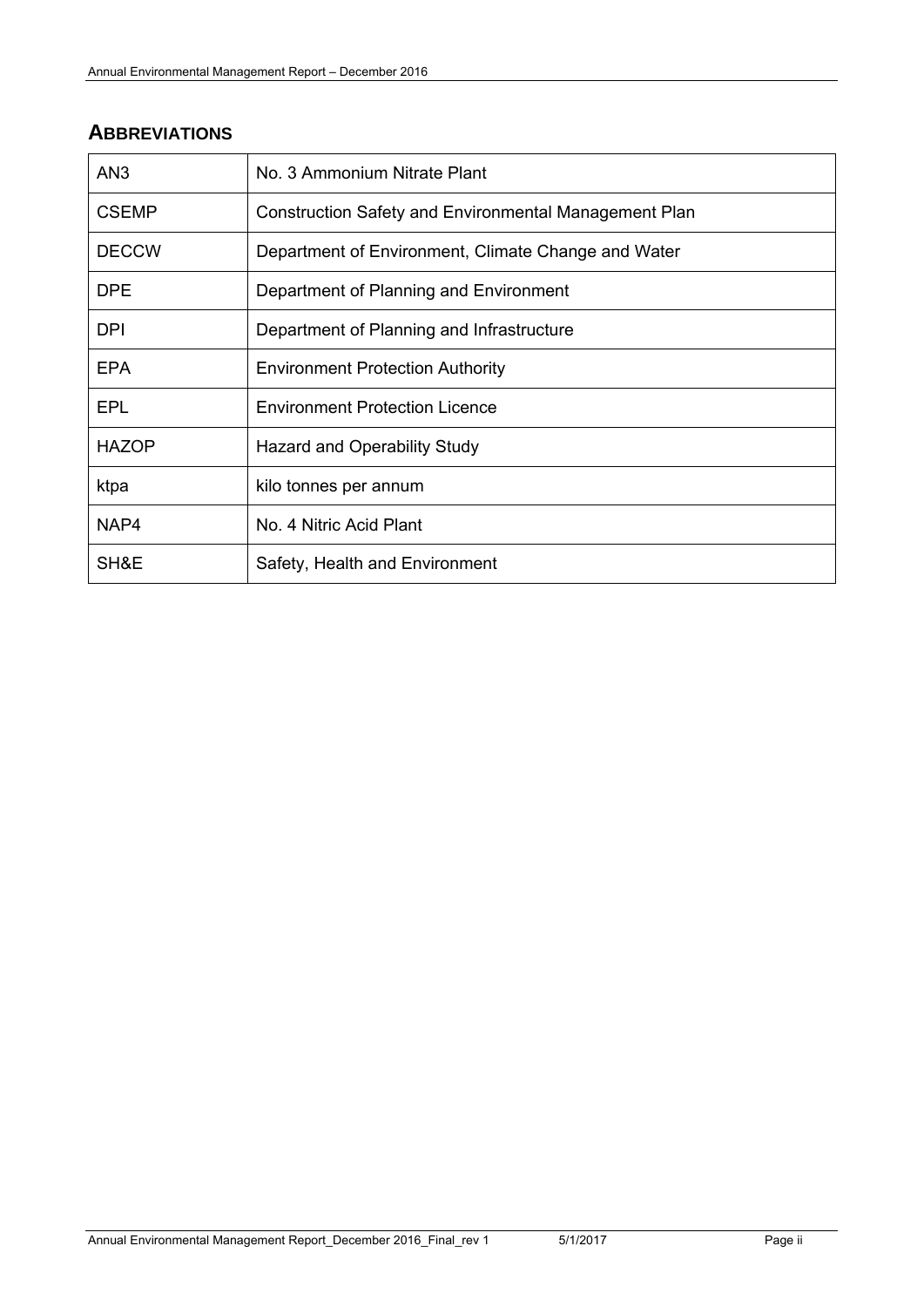#### **1 Introduction**

Orica Australia Pty Ltd (Orica) operates an ammonia nitrate manufacturing facility on Kooragang Island, NSW (**Figure 1**). The facility commenced operations in 1969 and has undergone several projects aimed at increasing the ammonium nitrate production capability of the site since. The current site operations consist of an Ammonia Plant, three Nitric Acid Plants, two Ammonium Nitrate Plants and associated despatch and support infrastructure (Existing Operations).

An approval for the expansion of the Kooragang Island site (the expansion Project) was granted by the Department of Planning and Infrastructure (DoPI) on 1 December 2009 allowing ammonium nitrate production to increase from 500 kilo tonnes per annum (ktpa) to 750ktpa. The expansion project broadly involves the uprate of the existing ammonia plant, construction of an additional Nitric Acid (NAP4) and Ammonium Nitrate Plants (AN3) and the upgrade and expansion of the site's ammonium nitrate storage and ancillary infrastructure.

Since the approval was granted in 2009, Orica has applied to the DoPI to modify the approval on three occasions.

Modifications to the 2009 approval includes:

Project Modification 1 (approved 11 July 2012)

- $\circ$  The relocation of plant and equipment further away from the closest residential properties located in Stockton;
- o Relocation of the No. 3 Ammonium Nitrate Plant closer to the No. 4 Nitric Acid Plant in order to reduce the pipeline distance in which ammonia is required to be transported;

Project Modification 2 (approved 17 December 2014)

- o Rationalisation and upgrade of ammonia storage and distribution infrastructure including a reduction in ammonia inventories stored in plant ammonia storage tanks;
- o The construction and operation of three ammonia flares; and
- o Instrumentation and integrity improvements to ammonia handling and storage systems
- o The relocation and increase in storage quantity of a previously approved nitric acid tank.

Project Modification 3 (approved 17 December 2015)

• Increase the allowable annual production limit relating to the manufacture of ammonia at the site from 360,000t to 385,000t.

This report has been prepared in accordance with Condition 50 of the expansion project's Development Consent (08-0129) which requires an Annual Environmental Management Report (AEMR) to be submitted to the Department of Planning and Environment (formerly the Department of Planning and Infrastructure).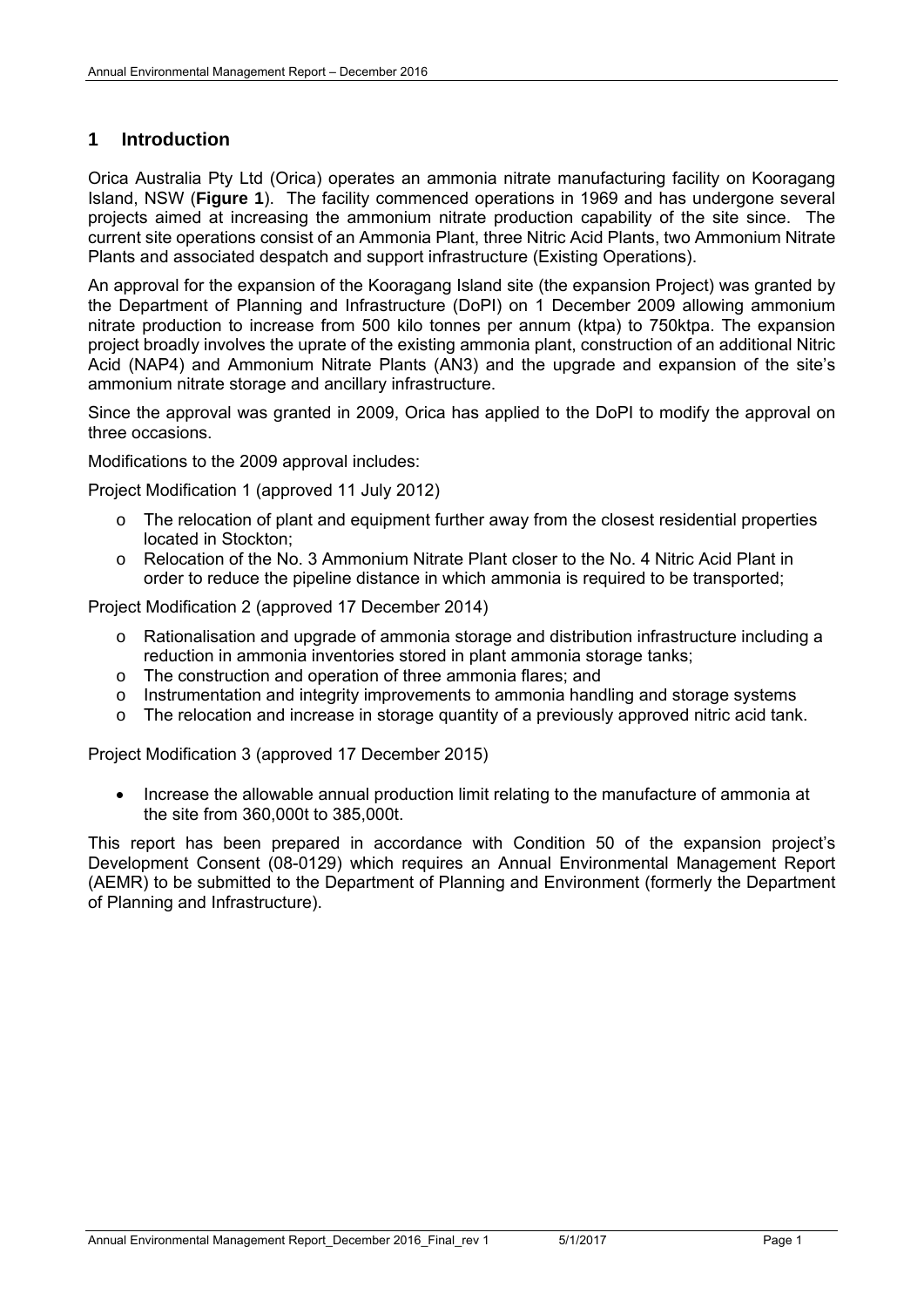

**Figure 1: Site Location**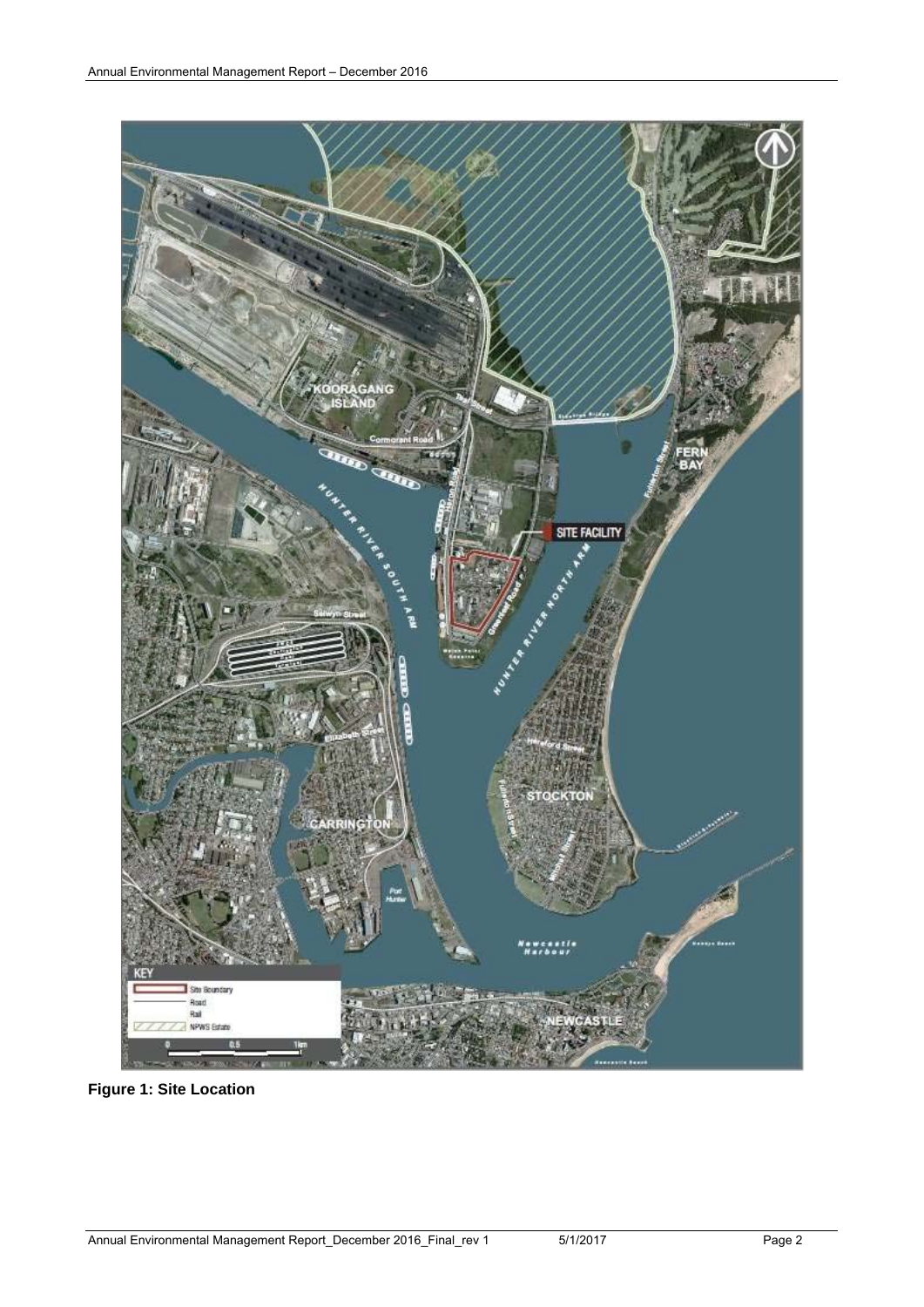#### **1.1 Project Description**

The activities detailed in the Project Approval include the:

- Upgrade to the existing Ammonia Plant designed at increasing ammonia manufacture capacity from 295 ktpa to 360 ktpa;
- Construction and operation of an additional Nitric Acid Plant (NAP4), capable of manufacturing approximately 260 ktpa of nitric acid;
- Construction and operation of an additional Ammonium Nitrate Plant (ANP3) capable of producing both Ammonium Nitrate Solution (ANS) and the solid prilled product Nitropril<sup>®</sup>:
- Construction and operation of additional storages for nitric acid, solid ammonium nitrate and ammonium nitrate solution;
- Construction and operation of three ammonia flares
- Supporting infrastructure including cooling towers, an effluent treatment system and boiler; and
- Construction of additional minor storage facilities and improvements to product loading facilities for road transport.

#### **2 Project Approval Requirement**

Condition 50 of Project Development Consent (08-0129) requires that Orica submit an AEMR within the first 12 months of commencing the project and annually thereafter. This report details environmental compliance of the Project between the 1 December 2015 and 30 November 2016 and:

- a) Identifies the standards and performance measures for the project;
- b) Describes the works carried out in the past 12 months and the works to be carried out in the next 12 months;
- c) Includes a summary of complaints received in the past year and provide a comparison with previous years;
- d) Reports results of all monitoring required by this approval and an EPL for the Project
- e) Provides analysis of monitoring results in the context of the relevant criteria and limits, previous monitoring results and predictions made in the EA.
- f) Identifies any trends in monitoring results over the life of the Project; and
- g) Reports on compliance with the project approval, summarises non-compliances in the previous 12 months and reports on actions taken to rectify non conformances.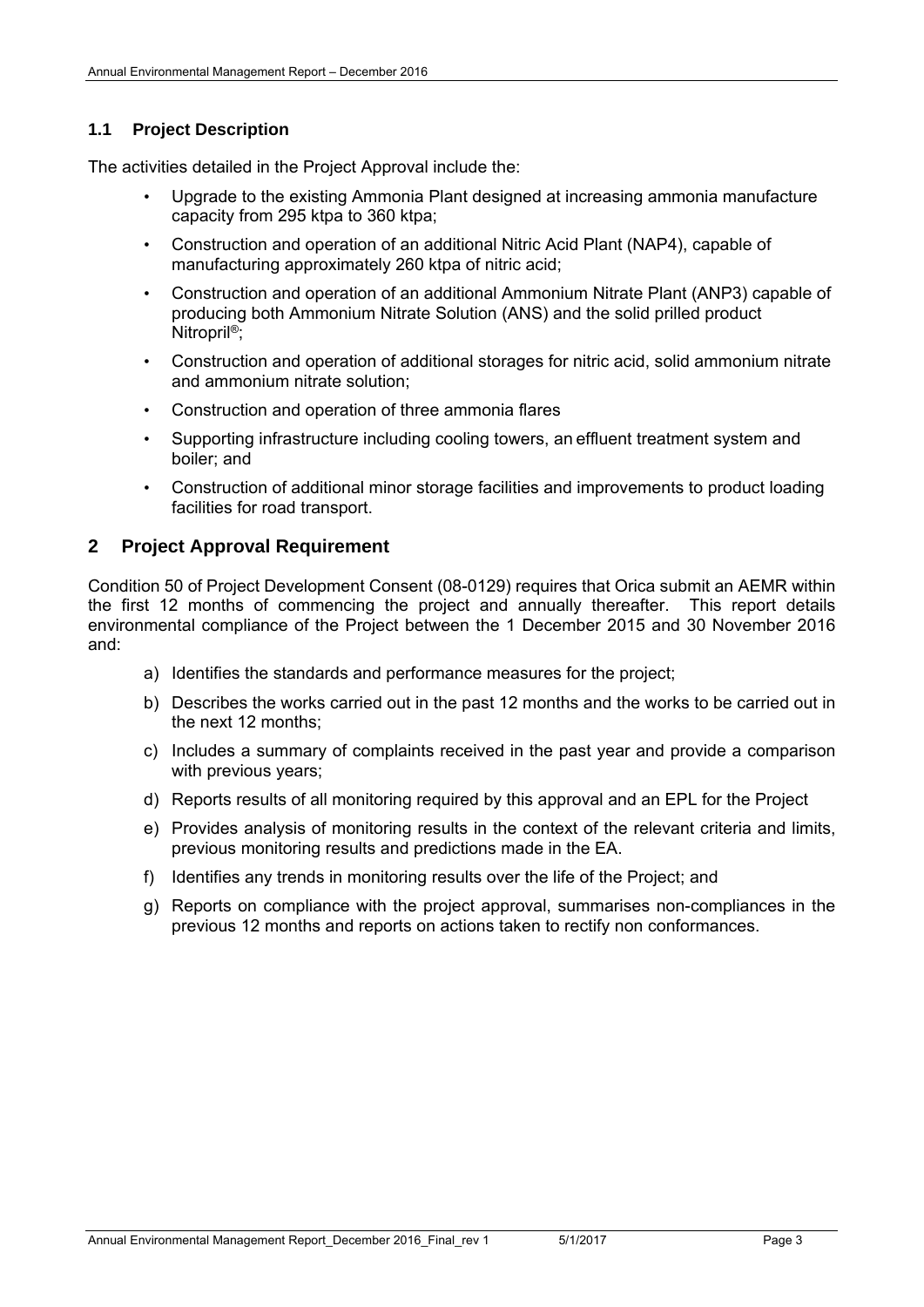#### **3 Project Standards and Performance Measures**

The Project is required to meet the standards and conditions detailed in the following documents:

- Project Approval 08-0129 dated 1 December 2009
- Project Environmental Assessment dated June 2009
- Statement of Commitments dated August 2009
- Modification Application 08-0129 MOD 1 and supporting documentation titled Kooragang Island Facility Modification Request dated 20 April 2011;
- Modification Application 08 0129 MOD 2 Environmental Assessment titled Kooragang Island Modification Request dated 13 November 2013;
- Response to MOD 2 submissions dated 10 February 2014;
- Orica Mining Services Report for Kooragang Island Uprate PHA MOD1 Report dated March 2012
- Orica Mining Services Kooragang Island Uprate PHA MOD2 rev 1 dated May 2014 including Appendix VIII" nitric Acid Tank PHA, Rev C dated May 2014.
- Submissions Report dated 13 October 2014
- Orica Kooragang Island Ammonia Annual Quantity Increase Environment Assessment dated 28 April 2015.

Key design criteria detailed in these documents are detailed in Table 1.

|  |  |  |  |  | Table 1 - Standards and performance implemented in plant design and construction |
|--|--|--|--|--|----------------------------------------------------------------------------------|
|--|--|--|--|--|----------------------------------------------------------------------------------|

| <b>Criteria</b>            | <b>Standard</b>                                                               | <b>Performance Measure</b>                                                                 | <b>Comment</b>                                                                                                                                                                                                                                                                                                                                                                                                                                                                                                                                                                                                                                                                     |
|----------------------------|-------------------------------------------------------------------------------|--------------------------------------------------------------------------------------------|------------------------------------------------------------------------------------------------------------------------------------------------------------------------------------------------------------------------------------------------------------------------------------------------------------------------------------------------------------------------------------------------------------------------------------------------------------------------------------------------------------------------------------------------------------------------------------------------------------------------------------------------------------------------------------|
| <b>Noise</b><br>Management | No increase in<br>community<br>noise levels as<br>a result of the<br>Project. | Operating Project to be at least<br>10dB (A) less than the existing<br>plant noise levels. | No additional noise sources were<br>installed during the 2016 AEMR<br>reporting period.<br>To enable the site to demonstrate<br>compliance with the noise conditions<br>detailed in the Development Consent,<br>background noise testing at the<br>community interface was performed<br>prior to the Ammonia Plant uprate in<br>2011 in compliance with requirements<br>detailed in Condition 31. Quarterly noise<br>testing was subsequently performed<br>during the 2013 AEMR period and<br>annually thereafter in accordance with<br>the DPI approved noise management<br>plan.<br>Noise testing undertake during the 2016<br>AEMR reporting period was performed<br>July 2016. |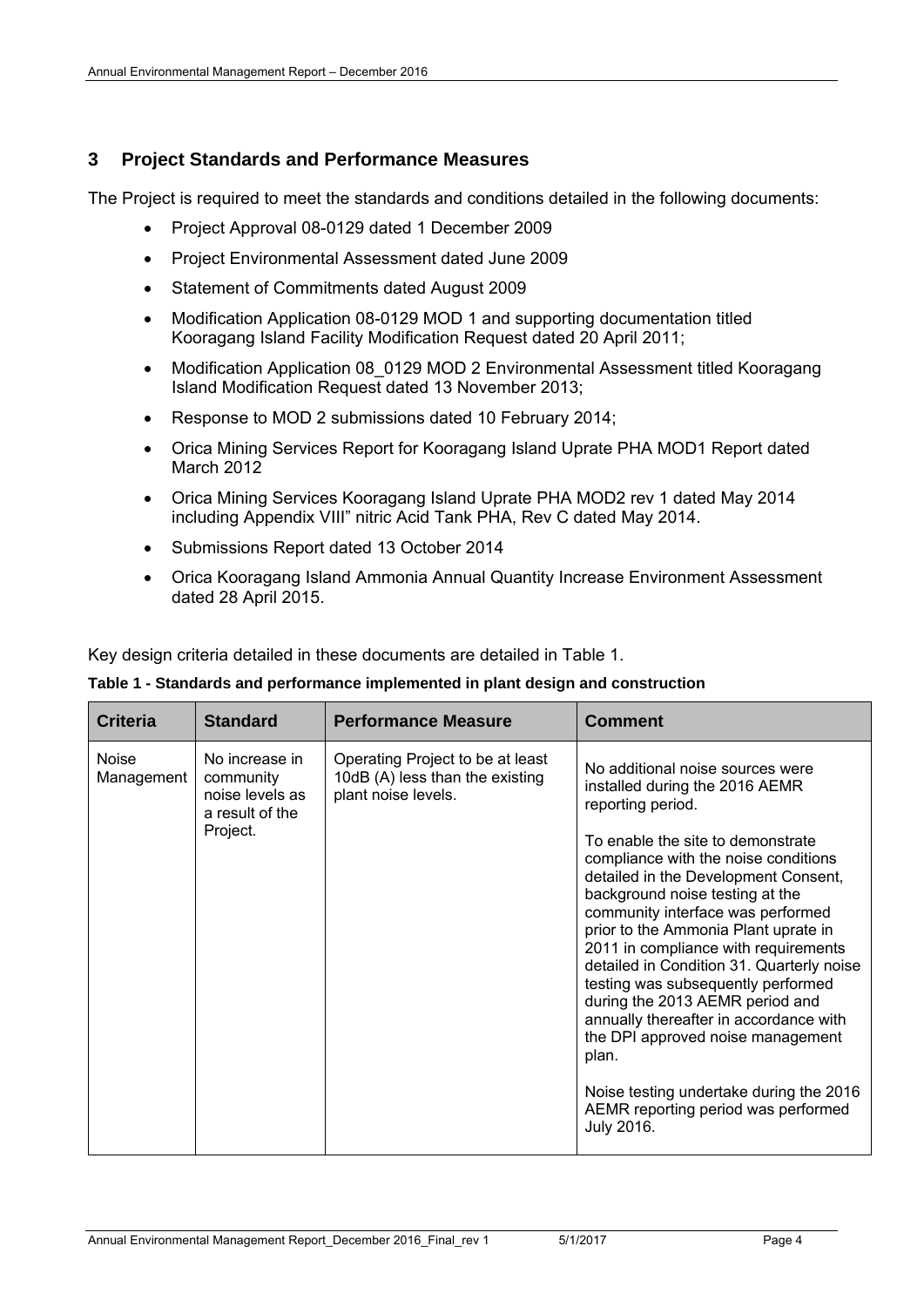| <b>Criteria</b>    | <b>Standard</b>                                                                 | <b>Performance Measure</b>                                                                                     | <b>Comment</b>                                                                                                                                                                                                                                                                                                                                                                 |
|--------------------|---------------------------------------------------------------------------------|----------------------------------------------------------------------------------------------------------------|--------------------------------------------------------------------------------------------------------------------------------------------------------------------------------------------------------------------------------------------------------------------------------------------------------------------------------------------------------------------------------|
| <b>Air Quality</b> | Minimisation of<br>particulate<br>emissions<br>associated with                  | AN3 stack emissions to be<br>≤20mg/Nm <sup>3</sup>                                                             | Ammonium Nitrate Plant 3 has yet to be<br>constructed; however the requirement<br>has been incorporated into the plant<br>design.                                                                                                                                                                                                                                              |
|                    | the Project.                                                                    |                                                                                                                | Particulate emission performance of<br>AN3 will be confirmed during plant<br>commissioning activities.                                                                                                                                                                                                                                                                         |
|                    | Minimisation of<br>NO <sub>x</sub> emissions<br>associated with<br>the project. | <b>Existing Reformer Stack NOx</b><br>emission $\leq$ 350mg/Nm <sup>3</sup> (as NO <sub>2</sub><br>equivalent) | A purge gas scrubber was installed in<br>2011 during the Ammonia Plant uprate<br>aimed at reducing NOx emissions from<br>the Ammonia Plant Reformer Stack.                                                                                                                                                                                                                     |
|                    |                                                                                 |                                                                                                                | Annual stack emission test data<br>collected since the plant uprate has<br>demonstrated compliance with this<br>requirement, with the exception of two<br>occasions.                                                                                                                                                                                                           |
|                    |                                                                                 |                                                                                                                | Stack emission data collected during the<br>2016 AEMR reporting period complied<br>with the site's EPL NOx concentration<br>limit.                                                                                                                                                                                                                                             |
|                    |                                                                                 | Pre-Reformer Furnace Stack NOx<br>emission $\leq$ 350mg/Nm <sup>3</sup> (as NO <sub>2</sub><br>equivalent)     | Annual stack emission testing has been<br>performed following the commencement<br>of operations on the 29 February 2012.<br>In total five annual stack tests have<br>been performed in compliance the EPL<br>requirements, with NOx emissions<br>significantly below the predictions<br>detailed in the Environmental<br>Assessment and the site's EPL<br>concentration limit. |
|                    |                                                                                 | <b>Expansion Boiler Stack NOx</b><br>emission $\leq$ 350mg/Nm <sup>3</sup> (as NO <sub>2</sub><br>equivalent)  | Requirement has been incorporated into<br>the Expansion Boiler design.<br>Confirmation testing of NOx<br>concentration will be completed<br>following the commissioning of the new<br>boiler.                                                                                                                                                                                  |
|                    |                                                                                 | NAP4 Stack NOx ≤150ppm<br>$(99\%$ tile)                                                                        | Requirement incorporated into design<br>for the new acid plant.                                                                                                                                                                                                                                                                                                                |
|                    |                                                                                 | Scrubbing of ammonia emissions<br>under normal plant operations to                                             | Requirement has been incorporated into<br>design.                                                                                                                                                                                                                                                                                                                              |
|                    |                                                                                 | be installed for NAP4 and AN3.                                                                                 | In addition the site has commenced a<br>program of works to ensure that<br>ammonia emissions generated from<br>existing operating plants are<br>appropriately treated including the                                                                                                                                                                                            |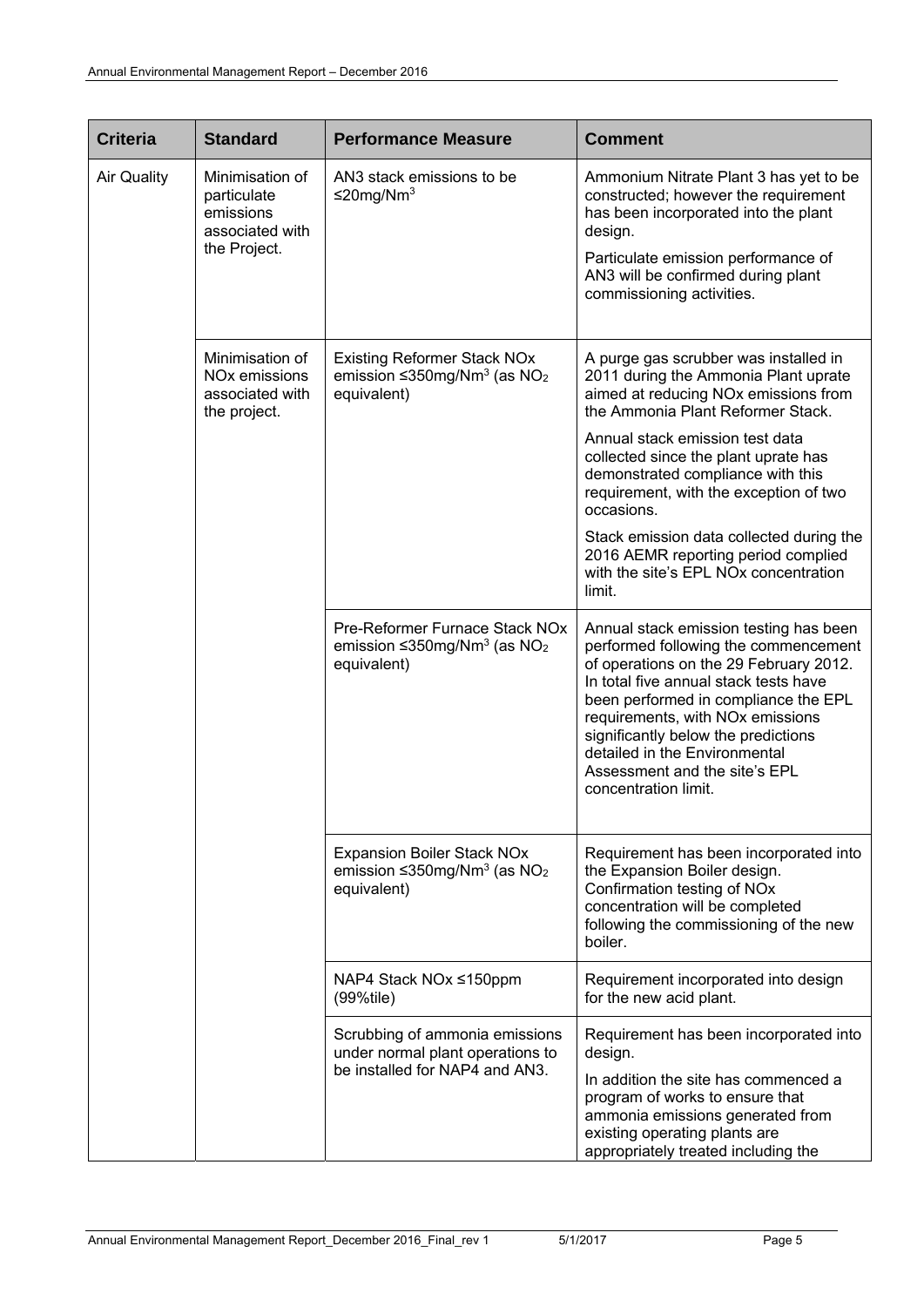| <b>Criteria</b>                | <b>Standard</b>                                                                                       | <b>Performance Measure</b>                                                                                                                                                             |              |             | <b>Comment</b>                                                                                                                                                                                                                                                                                                                                         |
|--------------------------------|-------------------------------------------------------------------------------------------------------|----------------------------------------------------------------------------------------------------------------------------------------------------------------------------------------|--------------|-------------|--------------------------------------------------------------------------------------------------------------------------------------------------------------------------------------------------------------------------------------------------------------------------------------------------------------------------------------------------------|
|                                |                                                                                                       |                                                                                                                                                                                        |              |             | construction and operation of three<br>ammonia flares.                                                                                                                                                                                                                                                                                                 |
| Greenhouse<br>Gas<br>Emissions | Installation of<br>abatement<br>technology on<br><b>Nitric Acid</b><br>Plants                         | Site N <sub>2</sub> O emissions to be reduced<br>by ≤65% compared to a "do<br>nothing" approach.<br>Abatement projects to be<br>completed within 6 months of<br>commissioning of NAP4. |              |             | A $N_2O$ emissions reduction strategy for<br>the site has been implemented, with<br>N <sub>2</sub> O abatement technology installed in<br>NAP2 from July 2013. N <sub>2</sub> O emissions<br>are continually monitored in all existing<br>nitric acid plants.<br>Orica is continuing to investigate<br>suitable technology for application in<br>NAP3. |
| Water                          | New Plant and                                                                                         |                                                                                                                                                                                        |              | mg/L        | Requirement incorporated into design.                                                                                                                                                                                                                                                                                                                  |
| Emissions                      | Equipment to<br>comply with<br>existing EPL<br>conditions for<br>effluent<br>discharge<br>parameters. |                                                                                                                                                                                        | 90%<br>limit | 100% limit  | Effluent discharged from the site is<br>continually monitored and reported in<br>the site's EPA Annual Return.                                                                                                                                                                                                                                         |
|                                |                                                                                                       | As                                                                                                                                                                                     |              | 0.05        |                                                                                                                                                                                                                                                                                                                                                        |
|                                |                                                                                                       | Oil and Grease                                                                                                                                                                         |              | 10          |                                                                                                                                                                                                                                                                                                                                                        |
|                                |                                                                                                       | Nitrogen                                                                                                                                                                               | 1500         | 2000        |                                                                                                                                                                                                                                                                                                                                                        |
|                                |                                                                                                       | $Cr(6+)$                                                                                                                                                                               | 0.05         | 0.2         |                                                                                                                                                                                                                                                                                                                                                        |
|                                |                                                                                                       | <b>TSS</b>                                                                                                                                                                             |              | 50          |                                                                                                                                                                                                                                                                                                                                                        |
|                                |                                                                                                       | рH                                                                                                                                                                                     |              | $6.2 - 9.5$ |                                                                                                                                                                                                                                                                                                                                                        |
|                                |                                                                                                       | Temperature                                                                                                                                                                            |              | 43°C        |                                                                                                                                                                                                                                                                                                                                                        |
|                                |                                                                                                       | Volume                                                                                                                                                                                 |              | 4500kL/day  |                                                                                                                                                                                                                                                                                                                                                        |
|                                |                                                                                                       | Nitrogen Mass<br>Discharge                                                                                                                                                             |              | 200tpa      |                                                                                                                                                                                                                                                                                                                                                        |
| Production                     | Production not                                                                                        | Ammonia - 385ktpa                                                                                                                                                                      |              |             | Requirement incorporated into design.                                                                                                                                                                                                                                                                                                                  |
| Limits                         | to exceed<br>prescribed<br>levels.                                                                    | Nitric Acid - 605ktpa<br>Ammonium Nitrate - 750ktpa                                                                                                                                    |              |             | Production during the 2016 AEMR<br>reporting period was as follows:                                                                                                                                                                                                                                                                                    |
|                                |                                                                                                       |                                                                                                                                                                                        |              |             | Ammonia - 334ktpa                                                                                                                                                                                                                                                                                                                                      |
|                                |                                                                                                       |                                                                                                                                                                                        |              |             | Nitric Acid - 325ktpa                                                                                                                                                                                                                                                                                                                                  |
|                                |                                                                                                       |                                                                                                                                                                                        |              |             | Ammonium Nitrate - 410ktpa                                                                                                                                                                                                                                                                                                                             |
|                                |                                                                                                       |                                                                                                                                                                                        |              |             |                                                                                                                                                                                                                                                                                                                                                        |

To ensure that environmental performance standards are appropriately integrated into the new plant design and associated construction activities, a Construction Environmental Management Plan (CEMP) was developed and approved for use by DoPI in 2011. The site CEMP has been recently updated to reflect the additional requirements outlined in Condition 49A of the development consent. Environmental control measures addressed in the CEMP relate to air quality, water quality, contaminated soil and acid sulphate soil, waste management, traffic, heritage and erosion and sediment control.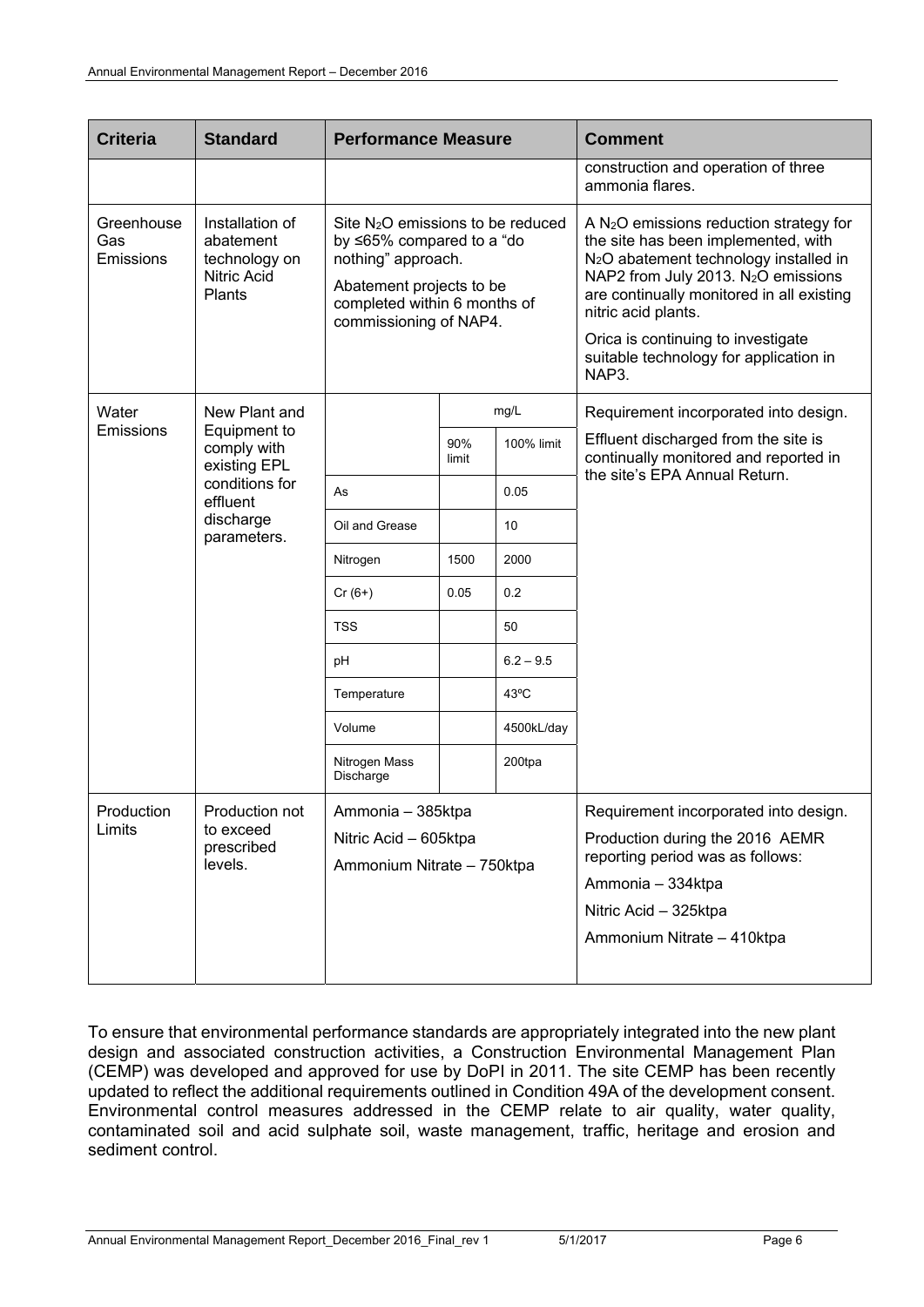#### **4 Project Status**

#### **4.1 Project Progress Review**

Orica is undertaking the expansion of the site in a number of construction phases. This approach has been adopted to ensure that construction works associated with the upgrade have minimal impact on the site's existing operations, that upgraded ammonium nitrate product storage and loadout facilities are completed prior to the construction of the new nitric acid and ammonium nitrate plants and that market demand is accommodated in the construction timing. Project construction phases are as follows:

- *Phase 1*: Ammonia Plant Uprate: including improvement works designed to increase production capacity of the existing ammonia plant from 295ktpa to 360ktpa. This phase has been completed, with the uprated Ammonia Plant commencing operation on the 28 February 2012.
- *Phase 2*: Upgrade and improvement works to the site's supporting infrastructure: including the construction and upgrade of the site's ammonium nitrate storage facilities and product load out infrastructure. Construction works associated with this phase have been designed to reduce the site's risk profile associated with the storage of ammonium nitrate and the transportation and use of ammonia onsite.
- *Phase 3*: Ammonium nitrate expansion: construction works designed to increase ammonium nitrate production capability of the site from 430ktpa to 750ktpa through the construction of a new nitric acid and ammonium nitrate plant.
- *Phase 4*: The construction and operation of three ammonia flares (MOD 2). The flares are only one component of a broader program currently being implemented at the site, designed to reduce the risk associated with handling ammonia.
- *Phase 5:* The construction of a Nitric Acid tank. Orica has approval to change the proposed location and increase the storage capacity of a previously approved nitric acid tank (MOD 2).
- Phase 6: Construction and Operation of the Projects Boiler. Orica has recently completed a consistency review to support a change to the expansion project boiler site location.

Orica's DPE approved project Staging Plan is detailed in Table 2: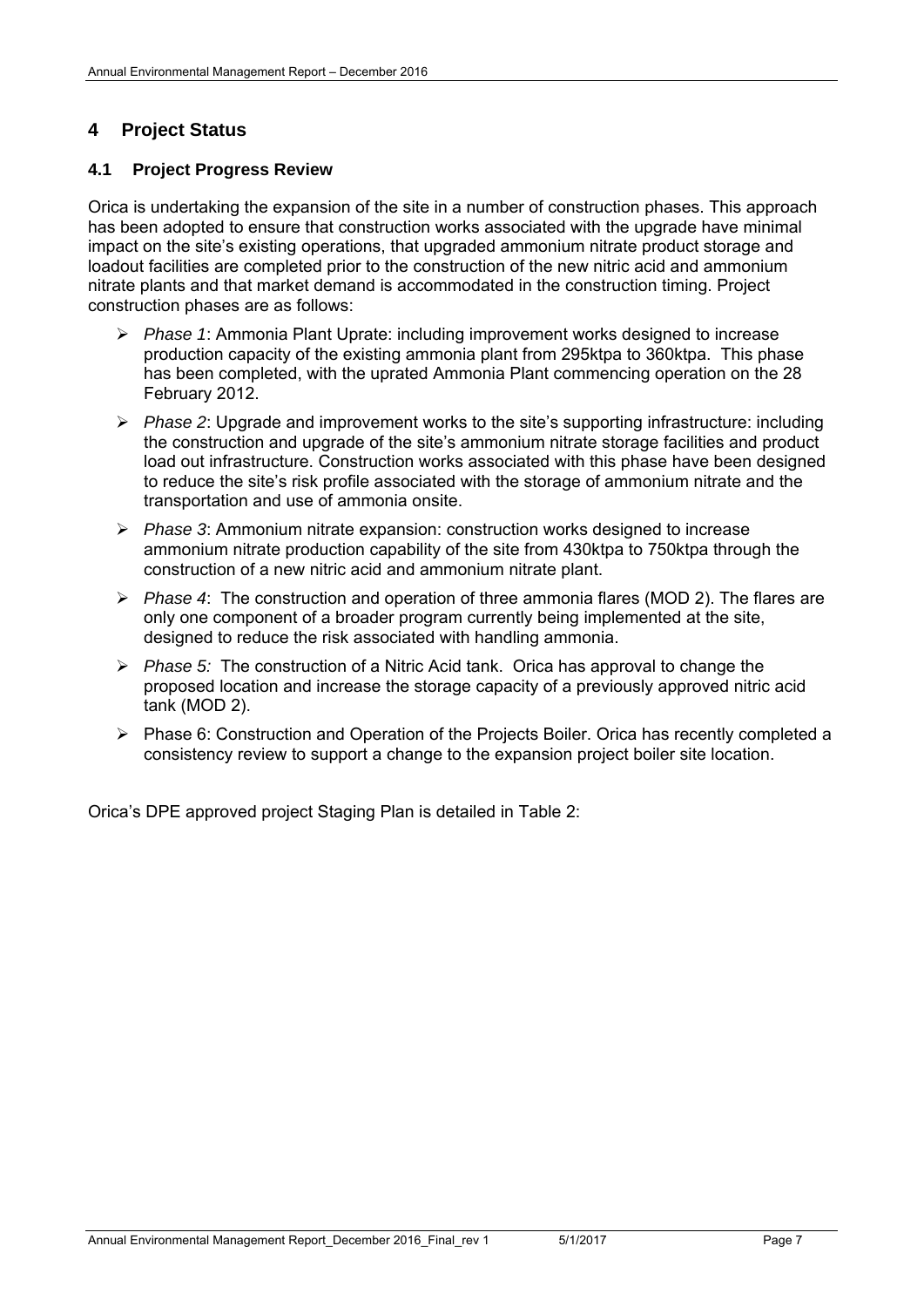#### **Table 2 – Project Staging Plan**

| <b>Phase</b><br><b>Stage</b> |                             | <b>Description of Work</b>                                                                                                                                                                                                                                                                                                                                             | <b>Sub Stage</b>                                                                                                                                                                                                                                               | <b>Approval Status</b>                                                 | <b>Estimated</b><br><b>Construction</b><br><b>Timing</b> |
|------------------------------|-----------------------------|------------------------------------------------------------------------------------------------------------------------------------------------------------------------------------------------------------------------------------------------------------------------------------------------------------------------------------------------------------------------|----------------------------------------------------------------------------------------------------------------------------------------------------------------------------------------------------------------------------------------------------------------|------------------------------------------------------------------------|----------------------------------------------------------|
|                              | <b>Ammonia Plant Uprate</b> |                                                                                                                                                                                                                                                                                                                                                                        |                                                                                                                                                                                                                                                                |                                                                        |                                                          |
|                              | 1a                          | Ammonia Plant Expansion - Plant Air Compressor Building<br>Construction of Plant Air Compressor building shell (compressor<br>installed in Stage 1(b)).                                                                                                                                                                                                                | Completed                                                                                                                                                                                                                                                      | <b>Construction Complete</b><br>and Operational                        | Completed                                                |
| 1                            | 1b                          | <b>Ammonia Plant Expansion - Installation/Modification of Plant</b><br>Installation of new equipment including new compressor, process<br>vessels pipework and instruments in the Ammonia Plant.                                                                                                                                                                       | Completed                                                                                                                                                                                                                                                      |                                                                        |                                                          |
|                              |                             | <b>Proposed Trident Nitrates Expansion Project Construction Scheduling</b>                                                                                                                                                                                                                                                                                             |                                                                                                                                                                                                                                                                |                                                                        |                                                          |
| $\mathbf{2}$                 | 2a                          | <b>OBL 1(a) -Nitrates Infrastructure &amp; ANS Loadout</b><br>Installation of new site infrastructure including the new site<br>entrances, internal access roads, security and weighbridge<br>facilities, ANS product storage and despatch facilities.                                                                                                                 | Internal access roads<br>$\mathbf{1}$ .<br>and minor civil works.<br>2.<br>Site entrances, security<br>offices and<br>weighbridges.<br>3.<br>Major civil works<br>including piling and<br>foundations.<br>New ANS storage<br>4.<br>vessel loading<br>equipment | Approval for construction<br>granted, construction yet<br>to commence. | Yet to be<br>determined                                  |
|                              | 2 <sub>b</sub>              | <b>OBL 1(b)</b> - Nitrates Despatch & Support Infrastructure<br>Construction of new AN Bag store, AN Despatch facilities and<br>amenities, demolition of existing AN Bag store and despatch,<br>construction of new AN Bulk Store, modification to existing AN bulk<br>store, construction of WANS, construction of new control room and<br>electrical infrastructure. |                                                                                                                                                                                                                                                                | Approval to commence<br>construction not yet<br>granted by DPE.        | Yet to be<br>determined                                  |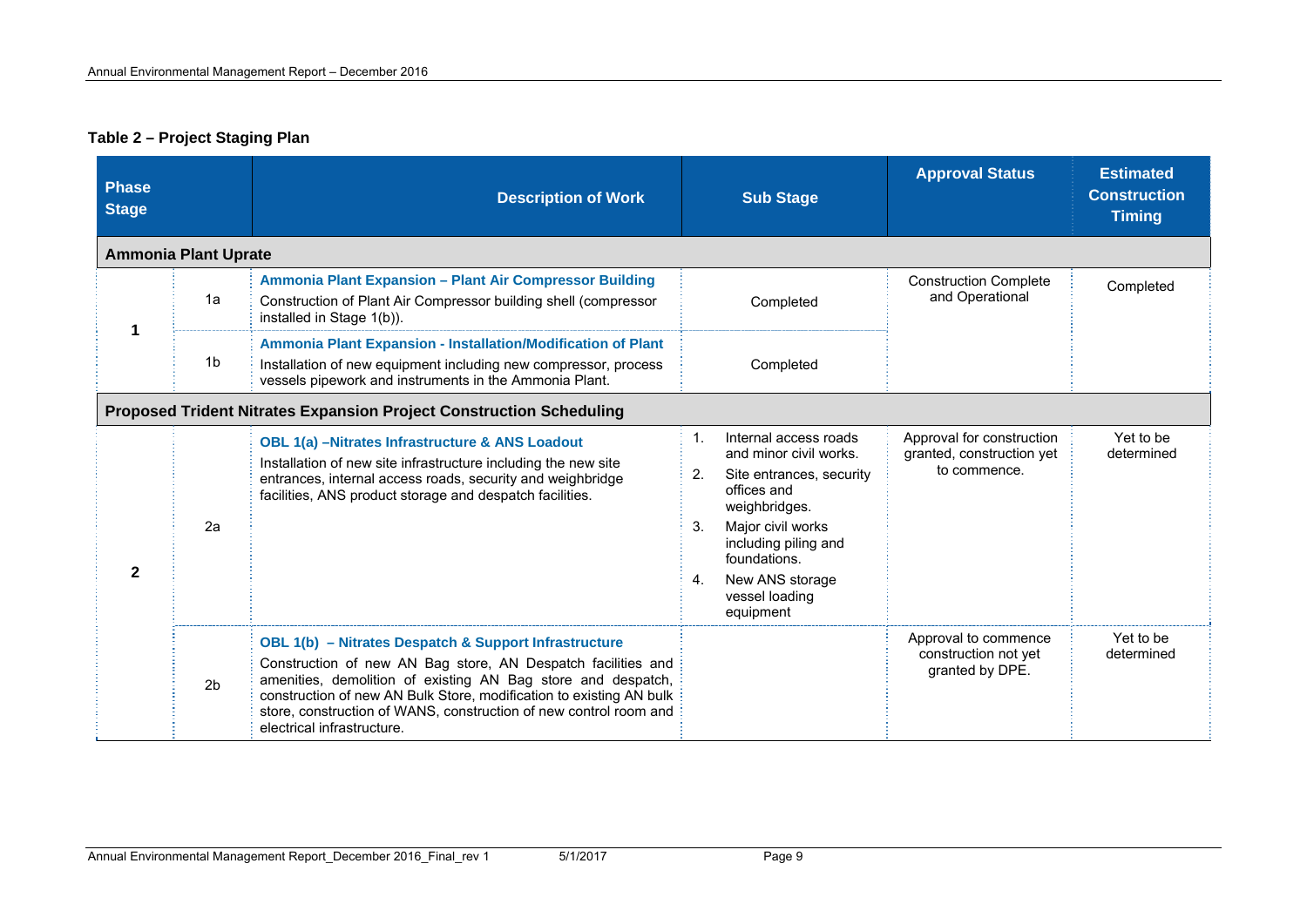| <b>Phase</b><br><b>Stage</b> |    | <b>Description of Work</b>                                                                                                                                                                                                                                                                                                                                             | <b>Sub Stage</b>                                                                                                                          | <b>Approval Status</b>                                                                                                                                                                                                                                                                                                                                                                                                                                                                                  | <b>Estimated</b><br><b>Construction</b><br><b>Timing</b> |
|------------------------------|----|------------------------------------------------------------------------------------------------------------------------------------------------------------------------------------------------------------------------------------------------------------------------------------------------------------------------------------------------------------------------|-------------------------------------------------------------------------------------------------------------------------------------------|---------------------------------------------------------------------------------------------------------------------------------------------------------------------------------------------------------------------------------------------------------------------------------------------------------------------------------------------------------------------------------------------------------------------------------------------------------------------------------------------------------|----------------------------------------------------------|
| 3                            | 3a | NAP4 - Nitric Acid & AN Solution plants and Support<br><b>Infrastructure</b><br>Construction of the NAP4/ ANS Plant and tie-ins<br>Construction of Nitrates support infrastructure including new Nitric<br>Acid Storage, Ammonia Storage, Boiler, Cooling Tower, Demin<br>Plant expansion Instrument Air upgrades, new Ammonia pumps,<br>pipebridges & transfer lines. |                                                                                                                                           | Approval to commence<br>construction not yet<br>granted by DPE.                                                                                                                                                                                                                                                                                                                                                                                                                                         | Yet to be<br>determined                                  |
|                              | 3b | <b>AN3 - AN Prill Plant</b><br>Construction of ANP3 Dry Section plant and tie-ins                                                                                                                                                                                                                                                                                      |                                                                                                                                           | Approval to commence<br>construction not yet<br>granted by DPE.                                                                                                                                                                                                                                                                                                                                                                                                                                         | Yet to be<br>determined                                  |
|                              |    | Ammonia Management Improvement Program                                                                                                                                                                                                                                                                                                                                 |                                                                                                                                           |                                                                                                                                                                                                                                                                                                                                                                                                                                                                                                         |                                                          |
| 4                            | 4  | <b>Ammonia Flares</b><br>Construction and operation of three ammonia flares.                                                                                                                                                                                                                                                                                           | <b>Nitrates Plant Flare</b><br>1.<br>Ammonia Storage Flare<br>2.<br>Ammonia Plant Flare<br>3.<br>Ammonia storage tank<br>4.<br>(nitrates) | Approval to commence<br>construction granted on<br>23 June 2015.<br><b>Ammonia Flares</b><br>Commissioning activities<br>associated with the<br>ammonia storage and<br>nitrates flares<br>commenced on 31 August<br>2015.<br>The nitrates flare became<br>operational during<br>February 2016<br>The ammonia storage<br>flare became operational<br>during April 2016.<br>The ammonia plant flare<br>is currently being<br>installed, with operations<br>to commence following<br>the completion of the | Completed                                                |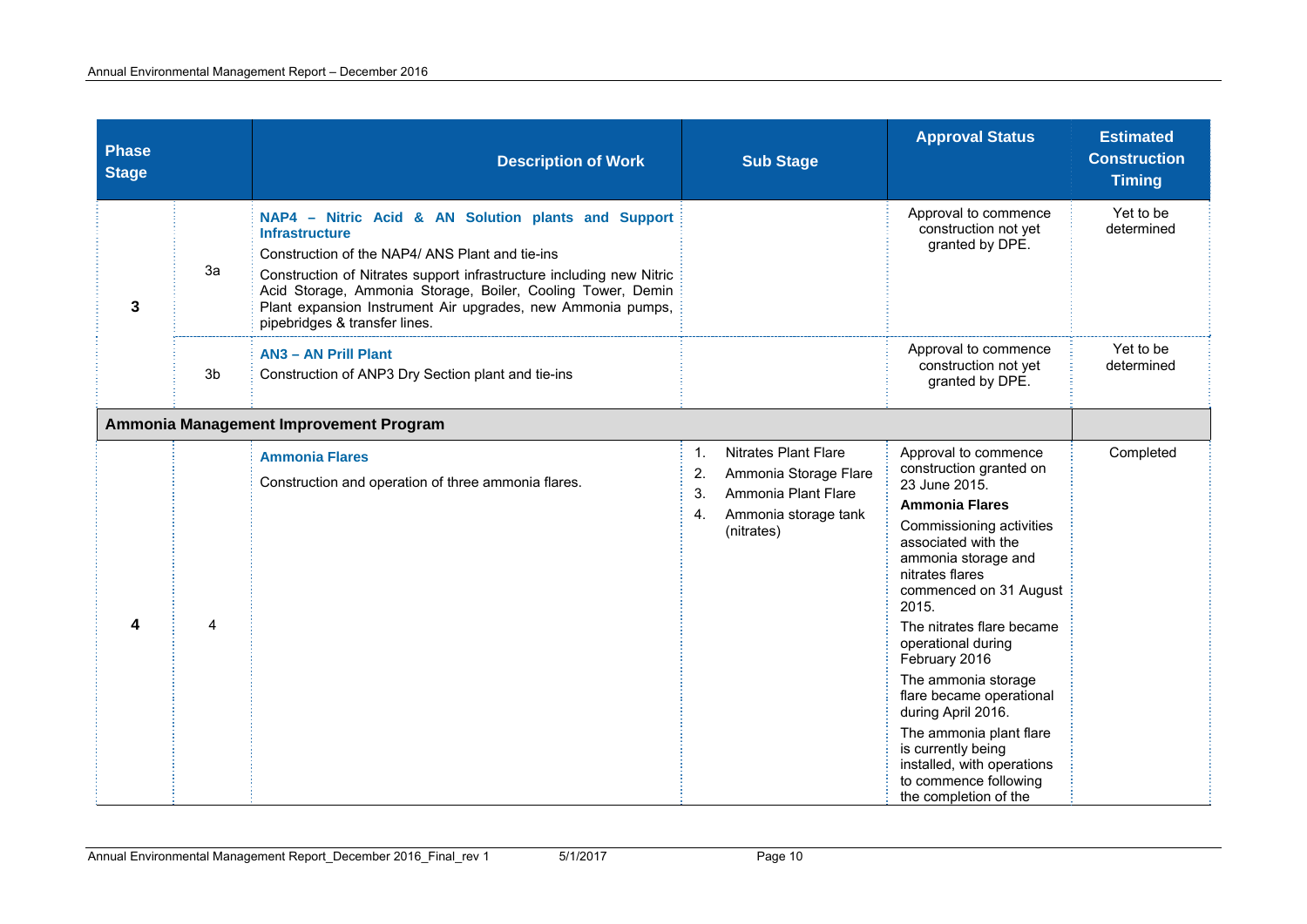| <b>Phase</b><br><b>Stage</b> |                                 | <b>Description of Work</b>                                                                                                                                               | <b>Sub Stage</b> | <b>Approval Status</b>                          | <b>Estimated</b><br><b>Construction</b><br><b>Timing</b> |
|------------------------------|---------------------------------|--------------------------------------------------------------------------------------------------------------------------------------------------------------------------|------------------|-------------------------------------------------|----------------------------------------------------------|
|                              |                                 |                                                                                                                                                                          |                  | ammonia plant<br>turnaround in April 2017.      |                                                          |
| <b>Nitric Acid Tank</b>      |                                 |                                                                                                                                                                          |                  |                                                 |                                                          |
|                              |                                 | <b>Nitric Acid Tank</b>                                                                                                                                                  |                  | Approval to commence<br>construction not yet    | Yet to be<br>determined                                  |
| 5                            | 5                               | Construction and Operation of a nitric acid tank and associated<br>scrubber, capable of exporting and importing nitric acid via the<br>sites nitric acid wharf pipeline. |                  | granted by DPE.                                 |                                                          |
|                              | <b>Expansion Project Boiler</b> |                                                                                                                                                                          |                  |                                                 |                                                          |
|                              |                                 | <b>Construction and operation of Expansion Project Boiler</b>                                                                                                            |                  | Approval to commence<br>construction granted on | Construction yet to<br>be completed.                     |
| 6                            | 6                               |                                                                                                                                                                          |                  | 27 July 2015.                                   |                                                          |
|                              |                                 |                                                                                                                                                                          |                  | Construction of the boiler<br>has commenced.    |                                                          |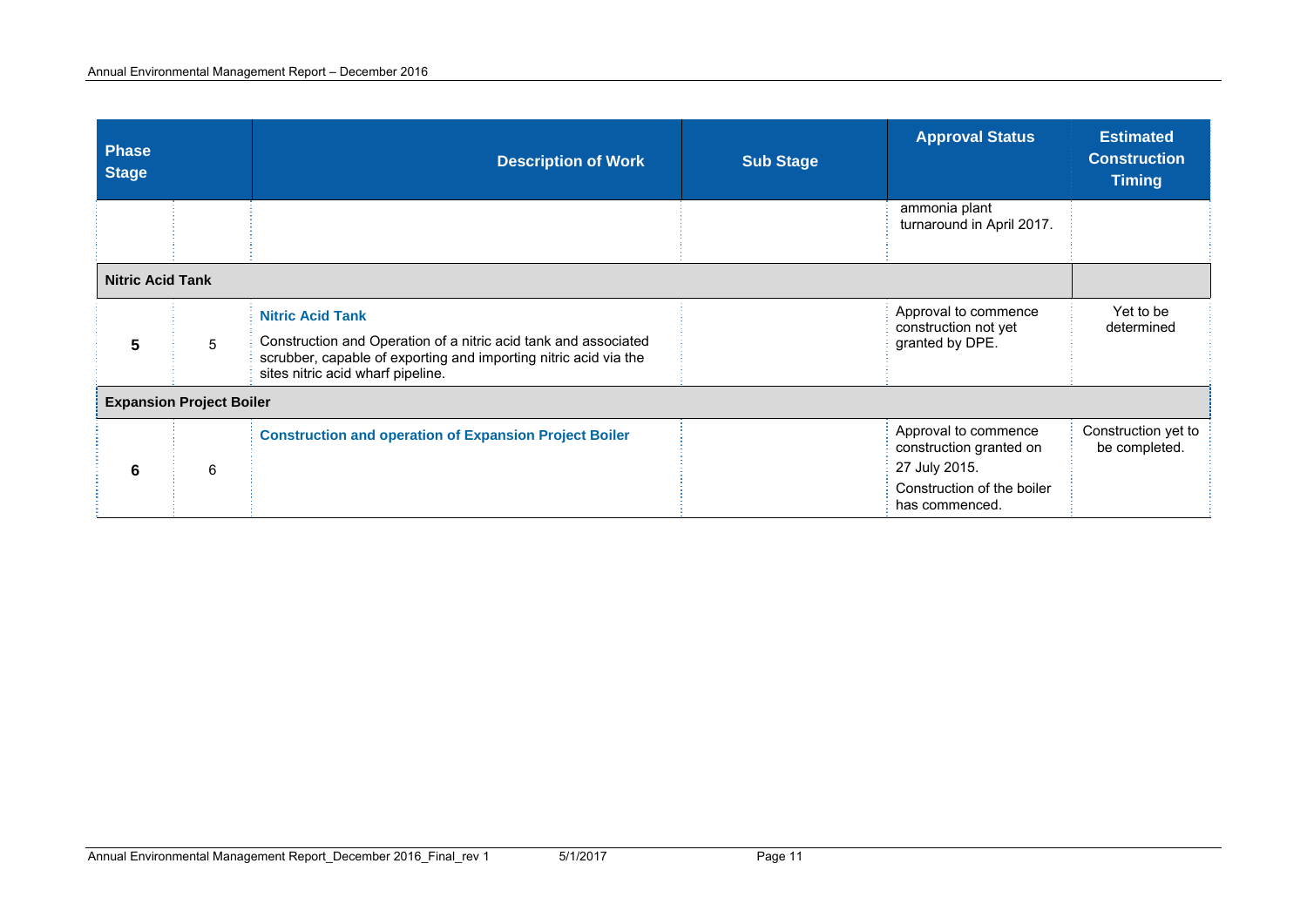A summary of the Project works completed between 1 December 2015 and 30 November 2016 is detailed below.

#### **4.1.1 Phase 1: Ammonia Plant Expansion**

Works that have been performed in the last 12 months associated with the uprate of the Ammonia Plant include:

- Stack emission testing of Reformer and Pre Reformer monitoring points in accordance with the site's EPL.
- Annual compliance noise monitoring in compliance with the revised noise management plan.
- Regulatory reporting in accordance with the approvals Condition of Consent.

#### **4.1.2 Phase 2: Outside Boundary Limits**

No construction activities commenced in the previous 12 months associated with Phase 2 construction activities.

#### **4.1.3 Phase 3: Nitrate expansion**

No construction activities commenced in the previous 12 months associated with Phase 3 construction activities.

#### **4.1.4 Phase 4: Ammonia Management Improvement Program**

Approval to construct and commission the site's ammonia flares was granted on 15 June 2015. Both the ammonia storage and nitrate flares are now operational, with the ammonia plant flare to be operational in early April 2017.

The nitrates ammonia storage tank was constructed between January and March 2015 and commenced operation during April 2015 This enabled the decommissioning of the No. 2 Ammonia Feed Tank and a subsequent reduction in the quantity of pressurised liquid ammonia stored onsite.

#### **4.1.5 Phase 5: Nitric Acid Tank**

No construction activities commenced in the previous 12 months associated with Phase 5 construction activities.

#### **4.1.6 Phase 6: Expansion Project Boiler**

Approval to commence construction activities associated with the boiler was granted on 27 July 2015, with construction commencing a short time thereafter. The completion of construction activities has been delayed, with the revised completion date yet to be finalised.

#### **4.2 Planned Project Progress during 2016/2017**

Orica is continuing to focus on implementing site improvement works associated with Phase 4 and 6 of the Project.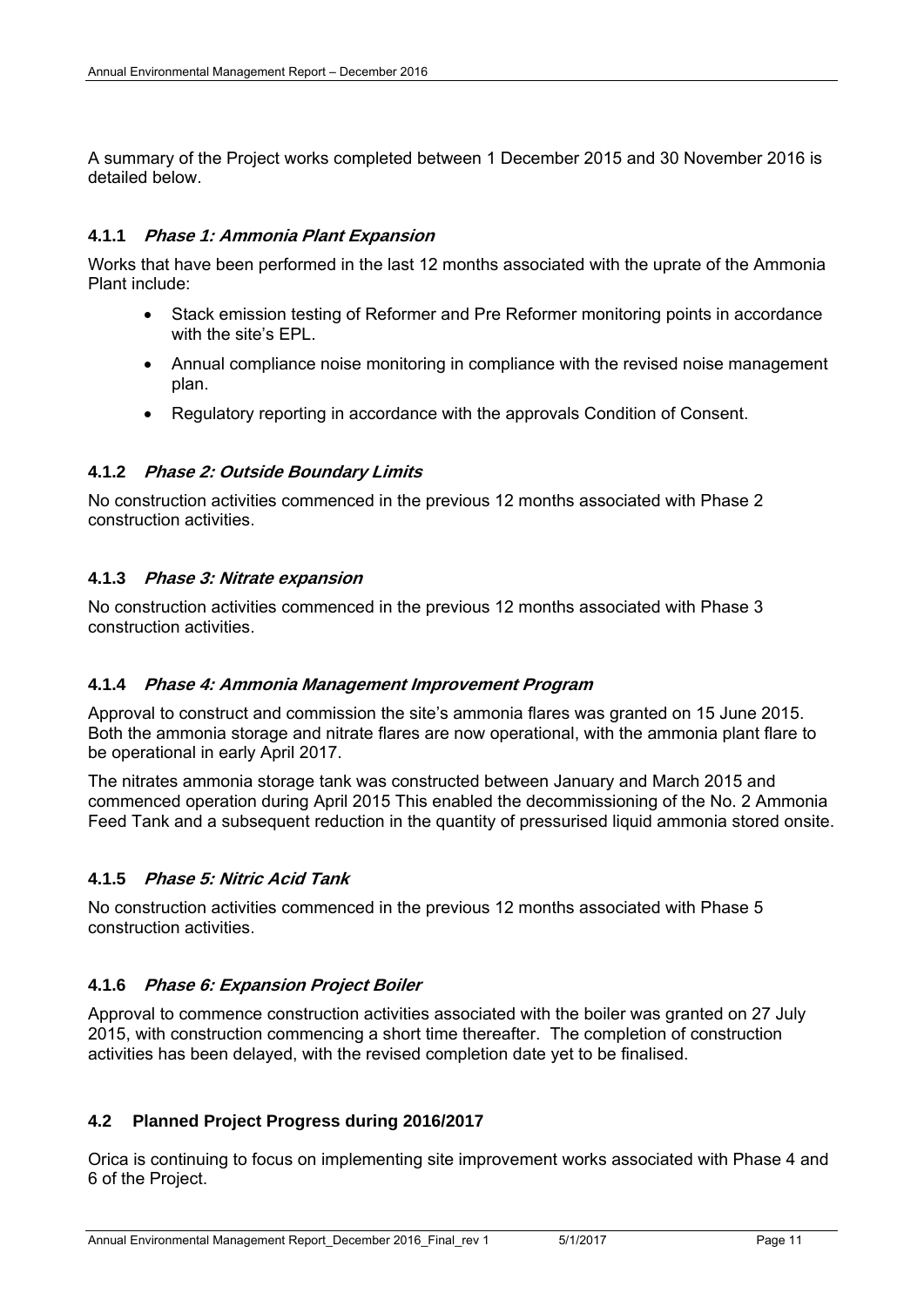Current market conditions have meant that Stages 2, 3 and 5 remain on hold. The timing associated with the implementation of these stages will be reviewed when market conditions are more favourable.

Orica is still progressing with reporting requirements associated with Phase 1 as detailed in the project approval Condition of Consent.

Project works anticipated to be completed in the following twelve months include:

#### **4.2.1 Phase 1 Ammonia Plant Uprate**

- Environmental monitoring as outlined in the site's EPL.
- Annual noise monitoring in compliance with the updated project noise monitoring plan.
- Reporting requirements as detailed in the project's Development Consent

#### **4.2.2 Phase 2 - Outside Boundary Limits (OBL)**

No construction works associated this phase are expected in the next 12 months.

#### **4.2.3 Phase 3 – Nitrates expansion**

No construction works associated this phase are expected in the next 12 months.

#### **4.2.4 Ammonia Management Improvement Program**

The ammonia plant flare will become operational during the first quarter of 2017. Orica will ensure that all pre and post operational reporting requirements are completed.

Upgrade works associated with the replacement of a section of the ammonia export pipeline are expected to commence on 16 February 2017.

#### **4.2.5 Nitric Acid Tank**

No construction works associated this phase are expected in the next 12 months.

#### **4.2.6 Expansion Project Boiler**

Construction activities associated with the expansion project boiler have been suspended due to changing site priorities and capital availability. The boiler is now expected to be completed by the end of 2018.

Orica will complete stack emission testing to confirm environmental performance of the boiler combustion system (NOx concentration) compared to that predicted in the project EA documentation upon commissioning of the expansion project boiler. This data will be submitted in the Project Stage Air Quality Verification Study (Condition 23).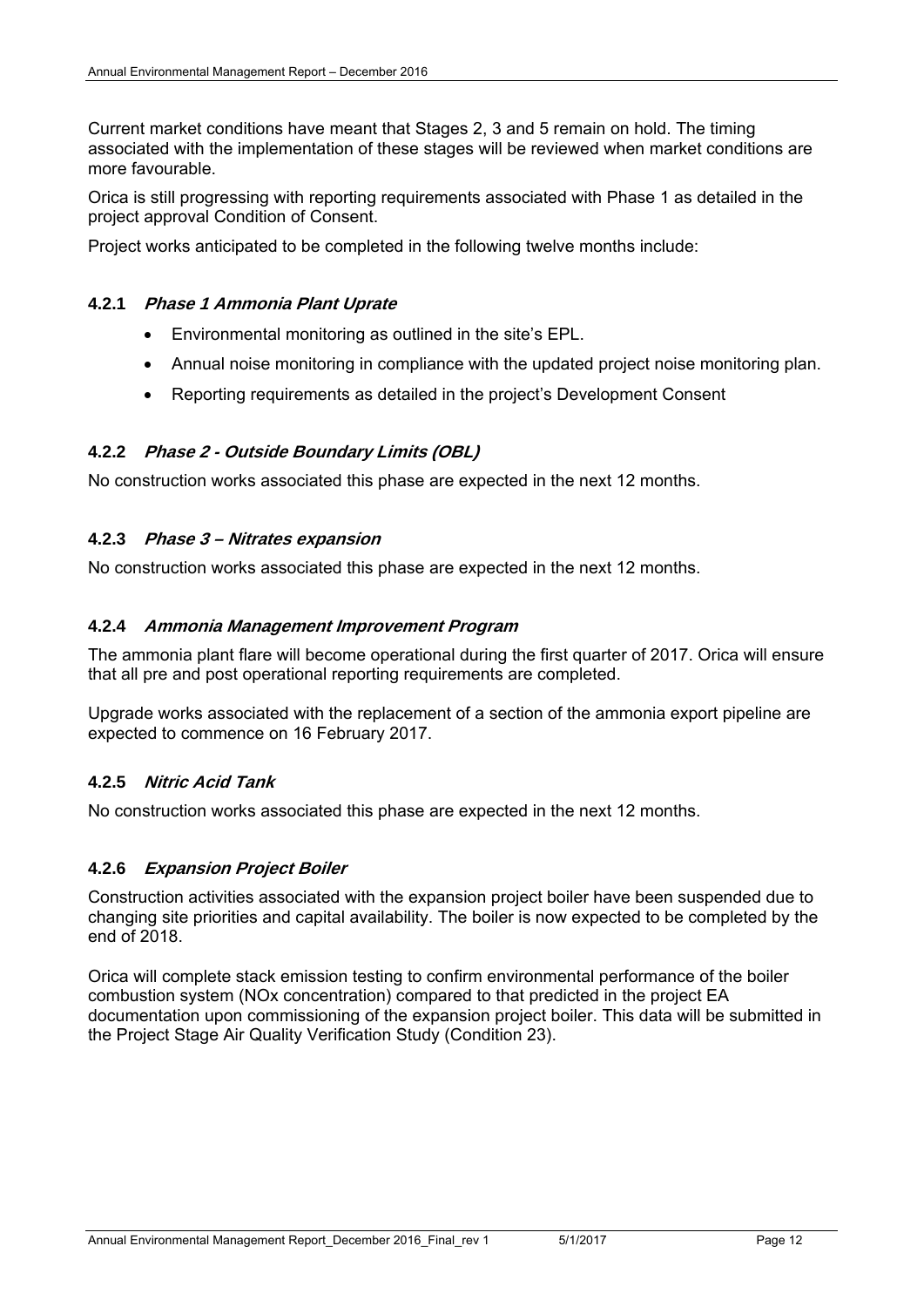#### **5 Environmental Monitoring and Complaints Summary**

#### **5.1 Environmental Monitoring**

The Project Approval and EPL do not require environmental monitoring to be undertaken during the construction phase of the Project, however control measures specified in the project's CEMP have been implemented.

The uprated Ammonia Plant has completed all required environmental monitoring in accordance with the site Environment Protection Licence (EPL 828).

#### **5.1.1 Air Quality**

Orica is required to perform stack emission testing for both the Pre-Reformer and Reformer Stacks annually in accordance with the site's EPL anniversary date, 1 April each year. Additional nitrogen oxide (NOx) emission sampling has been completed for the Reformer Stack following the commissioning of a new purge gas scrubber in July 2012.





Stack emission data collected during the 2016 AEMR reporting period complied with the site's Environment Protection Limit.

#### **5.1.2 Noise**

In order to demonstrate compliance to noise criteria for new plant and equipment associated with the ammonia plant uprate, the following procedure was developed by Orica and detailed in the Project's Noise Management Plan (NMP). This plan was approved by the DPI in July 2011, with compliance to the project's noise criteria to be demonstrated through the:

 Update of the site's noise model (Table 3) following the commencement of operation of the Project to predict the noise contribution for expansion project new plant and equipment in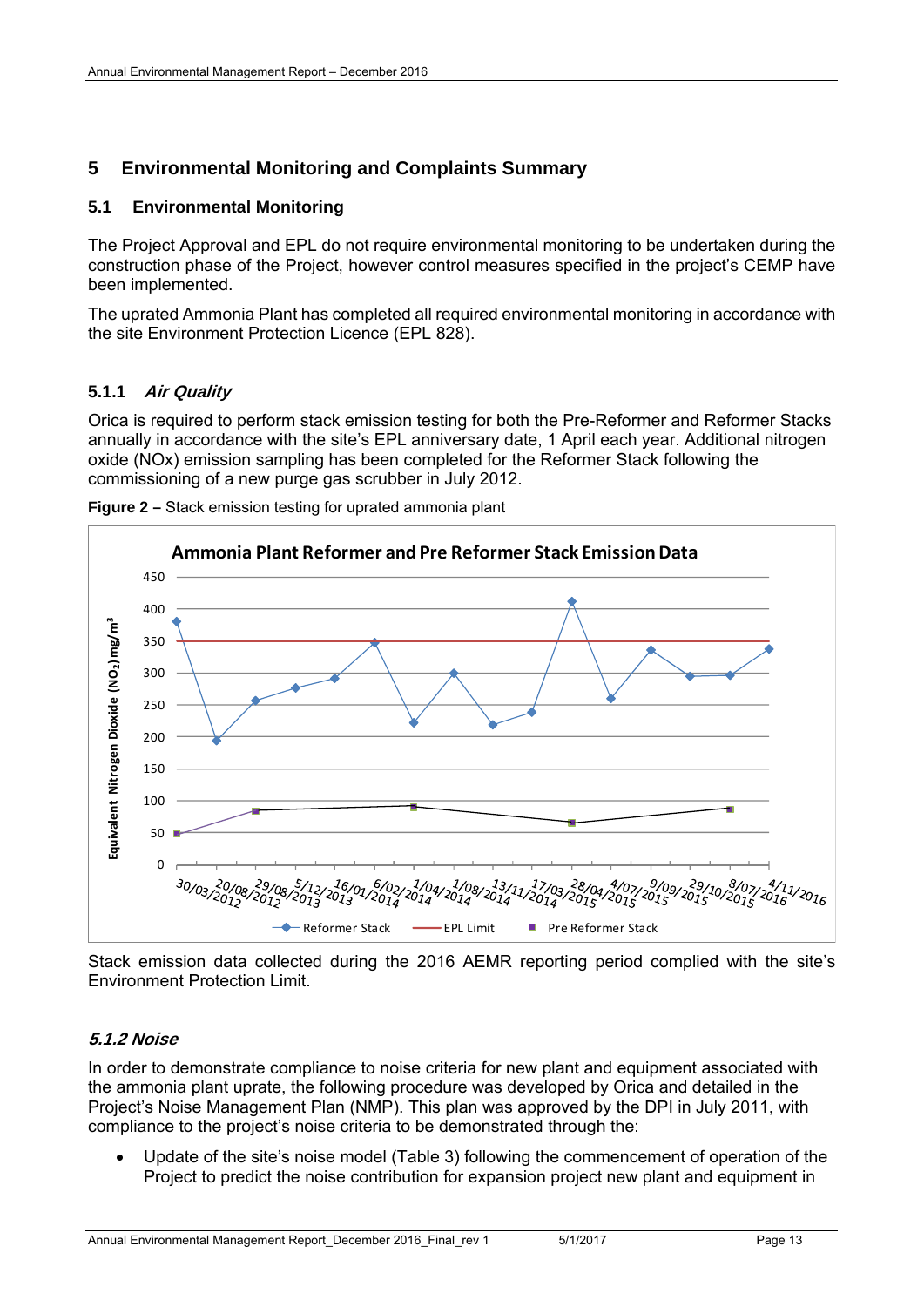relation to identified reference monitoring locations. This process assisted in the identification of further noise reduction opportunities.

 Undertake attended and unattended noise monitoring to evaluate changes in noise levels and identify trends in ambient noise levels.

Noise modelling detailed in the 2009 environmental assessment predicted that the noise contribution associated with the site expansion would satisfy the 10dB below pre expansion predicted levels consent requirement. As the expansion project is being implemented in three phases, the noise model will be updated following the commencement of operations for each project phase.

| Assessment Location           | <b>Predicted Sound Pressure Levels</b><br>LAeq, 15min |                      |  |
|-------------------------------|-------------------------------------------------------|----------------------|--|
|                               | <b>Existing Plant</b>                                 | <b>Uprated Plant</b> |  |
| <b>Assessment Location R1</b> | 50                                                    | 37                   |  |
| <b>Assessment Location R2</b> | 53                                                    | 41                   |  |
| <b>Assessment Location R3</b> | 51                                                    | 39                   |  |

**Table 3 –** Noise compliance modelling results detailed in 2011 mod 1 report

The site's noise model was updated following the commencement of operations of the uprated ammonia plant representing the completion of Phase 1 construction activities. This model was updated using noise data collected from near field noise monitoring. Site noise modelling results confirmed that that noise level contribution associated with the uprated ammonia plant were less than 10dB below the predicted noise levels for the reference locations in Stockton and therefore did not increase existing noise levels (Table 4).

**Table 4 –** Revised compliance modelling results (quarter 1 testing)

| <b>Assessment Location</b> | <b>Predicted Sound Pressure Levels</b><br>$LAeq,15min$ (dBA) |                                            |                                         |  |  |
|----------------------------|--------------------------------------------------------------|--------------------------------------------|-----------------------------------------|--|--|
|                            | <b>Existing Plant</b>                                        | <b>Post Ammonia</b><br><b>Plant Uprate</b> | Ammonia<br><b>Plant</b><br>contribution |  |  |
| Assessment Location R1     | 50                                                           | 50                                         | 20                                      |  |  |
| Assessment Location R2     | 53                                                           | 52                                         | 22                                      |  |  |
| Assessment Location R3     | 51                                                           | 50                                         | 21                                      |  |  |

Attended and unattended noise monitoring was also undertaken at the reference locations in order to establish noise trends for the entire site, consistent with the process previously undertaken in 2011. The location of each noise monitoring point is detailed in Figure 3 – Noise Monitoring Locations **Figure 3.**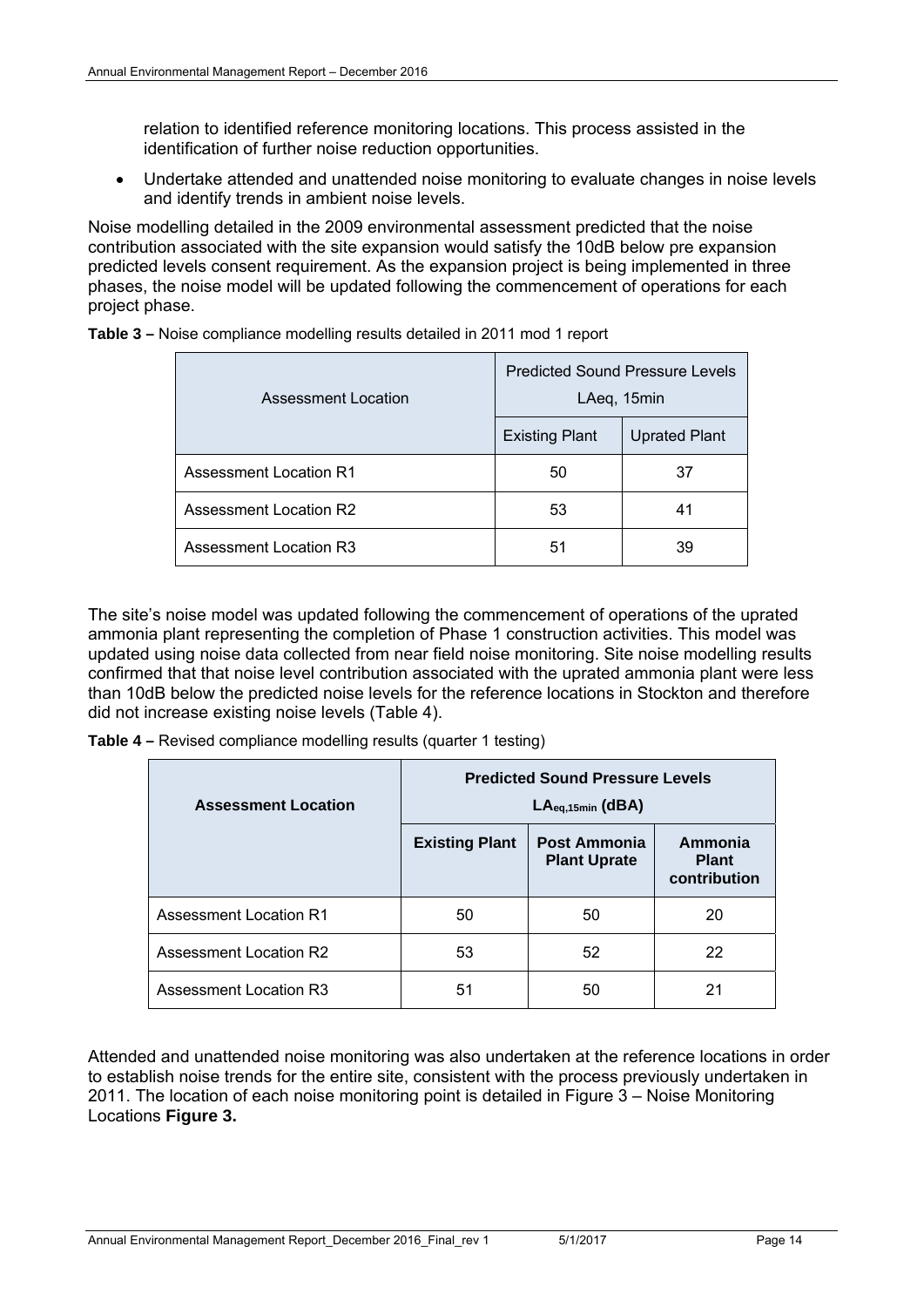

**Figure 3 – Noise Monitoring Locations** 

Whist it is difficult to directly compare current noise data against historical trends due to variability in the meteorological conditions under which the data was collected, attended and unattended monitoring can be useful in gaining an increased understanding of the individual noise sources that contribute to the overall noise profile of the site. Noise monitoring was undertaken on a quarterly basis during the first 12 months of the ammonia plant being uprated (2013) and annually thereafter.

Attended and unattended measurements were conducted during July 2016 to assess noise from the Orica site and ambient noise trends. Noise monitoring results are detailed in **Figure 4**.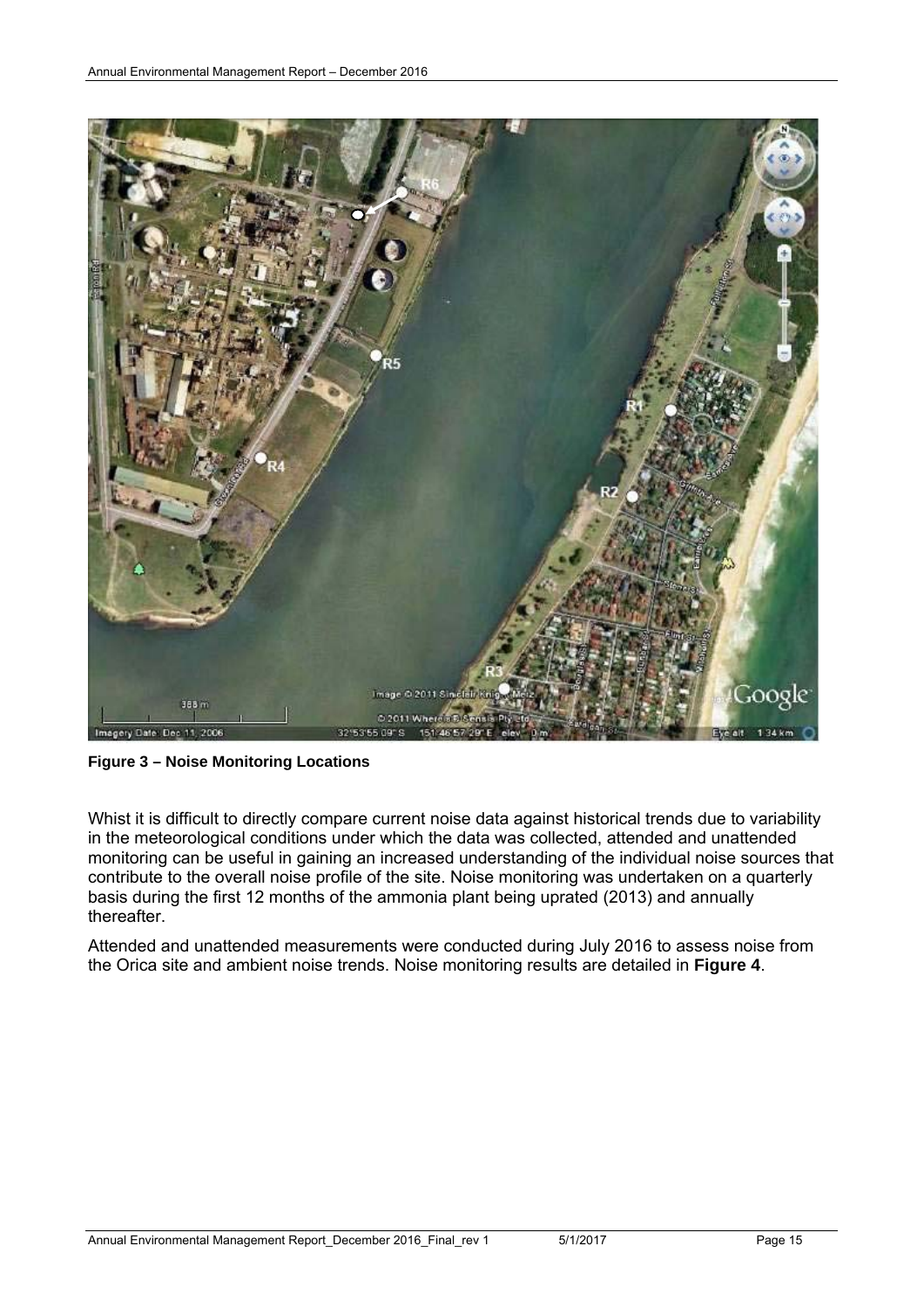

**Figure 4 –** Attended noise results for Kooragang Island

Following the completion of both attended and unattended monitoring, the data was evaluated against the baseline 2012 data, with medium noise levels found to be consistent with the 2012 median range as detailed in **Table 5.** 

|                                          | <b>Ambient Background RBL's</b><br>dBA |               |                                                                                     |               |                                                  |               |  |
|------------------------------------------|----------------------------------------|---------------|-------------------------------------------------------------------------------------|---------------|--------------------------------------------------|---------------|--|
| <b>Reference Measurement</b><br>Location | <b>Baseline Levels</b><br>(2012)       |               | Measured Levels Measured Levels<br><b>Measured Levels</b><br>2012/2013<br>2013/2014 |               | <b>Measured Levels</b><br>2015/2016<br>2014/2015 |               |  |
|                                          | <b>Median</b><br>Range                 | <b>Median</b> | <b>Median</b>                                                                       | <b>Median</b> | <b>Median</b>                                    | <b>Median</b> |  |
| R4 - Roadside (South)                    | $61.2 - 62.9$                          | 62            | 59.6                                                                                | 61.5          | 59.7                                             | 60.2          |  |
| R5 - Riverside (Central)                 | $55.8 - 58.2$                          | 57            | 55.4                                                                                | 55.0          | 54.9                                             | 55.5          |  |
| R6 - Riverside (North                    | $58.2 - 60.6$                          | 59.8          | 57.7                                                                                | 60.0          | 62.8                                             | 62.5          |  |

**Table 5: Comparison of baseline and attended and unattended monitoring results** 

Observations noted during attended audits identified that a temporary earth mound constructed on the adjoining property provided some localised noise shielding for the ammonia plant at location R5. Noise from the Ammonia Plant CO2 stack was identified at R6.

The site noise audit confirmed that the measured noise levels for June 2016 were marginally above the median levels at R6. The increase in noise level has been attributed to a change in the noise monitoring location, approximately 40 metres closer to the ammonia plant, as access to the a original noise monitoring location has been restricted. The levels for R4, R5 and R6 are considered within the normal range of ambient levels with no significant noise trends identified.

#### **5.2 Community Complaints**

Information on how the community can contact Orica to discuss the Project or make a complaint in relation to site activities is provided in community newsletters, which are distributed to adjacent suburbs including Stockton, Fern Bay, Carrington, and areas of Mayfield, Maryville and Tighes Hill, via the Orica Kooragang Island website (www.orica.com/kooragang) and in periodic advertorials run in the local print media.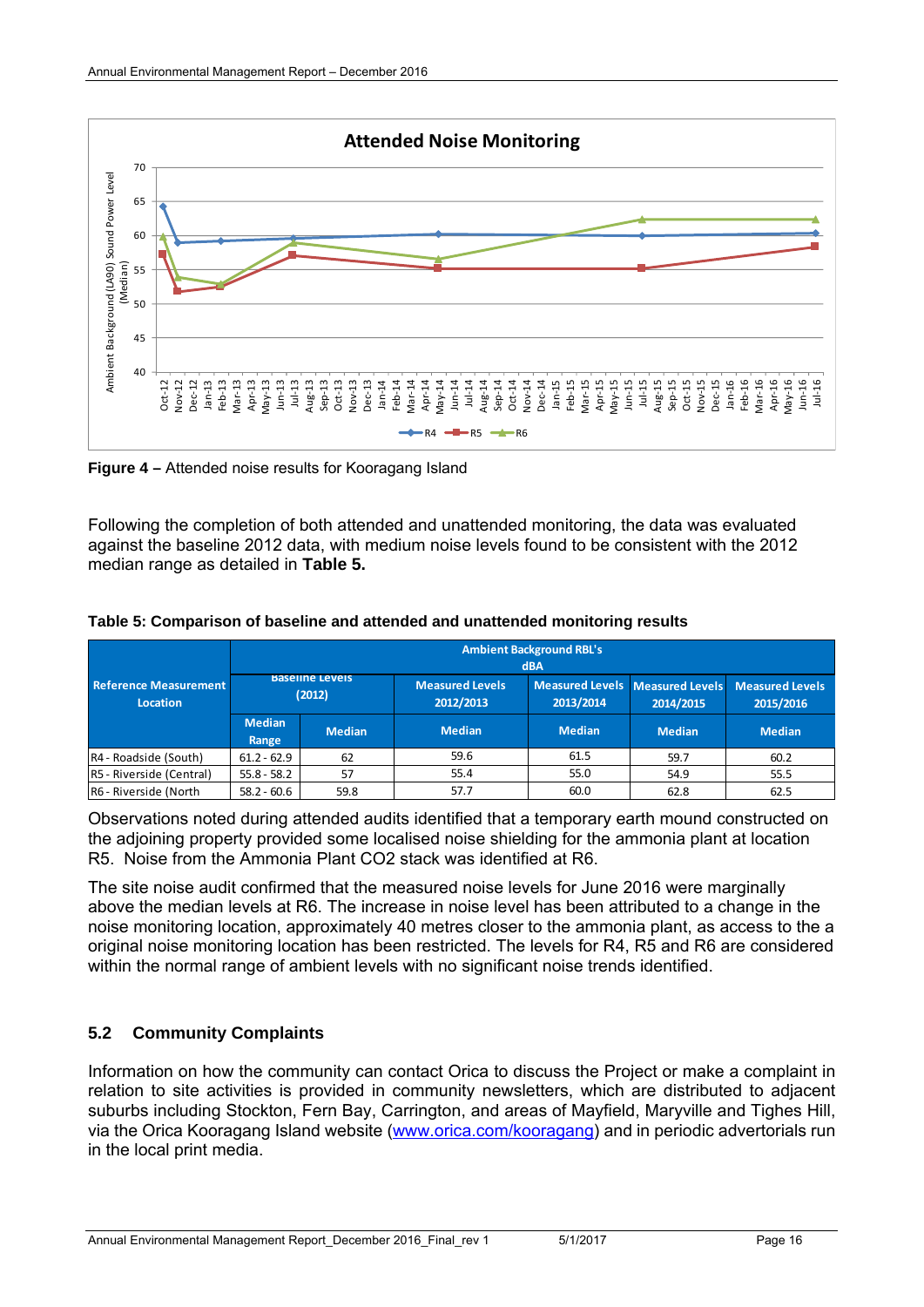All complaints received by Orica are documented in the site's incident reporting system (Enablon). All complaints are investigated to establish the root cause of the concern and determine whether the complaint is justified.

During the 2016 AEMR reporting period 14 complaints were received relating to noise and ammonia odour or associated with the ammonia plant operations. Investigation of the complaints was undertaken to determine whether they were potentially associated with Orica's operations. Although noise and odour related complaints were not directly attributed to the uprate of the ammonia plant, complaints received following the commencement of operations of the uprated Ammonia Plant have been included in this report for completeness (**Table 6**).

| Year | Total | Concern raised in complaint                                                                                                                                                                                                |
|------|-------|----------------------------------------------------------------------------------------------------------------------------------------------------------------------------------------------------------------------------|
| 2016 | 14    | 10 complaints related to odour received from residents and<br>٠<br>industrial neighbours<br>3 complaints were received regarding noise<br>1 complaint regarding ignition of ammonia plant vent                             |
| 2015 | 8     | 6 complaints related to odour received from residents and<br>$\bullet$<br>industrial neighbours<br>2 complaints related to noise generated from steam venting<br>٠                                                         |
| 2014 | 10    | 7 complaints were received relating to ammonia odour<br>٠<br>1 complaint received regarding noise from the Ammonia Plant<br>٠<br>2 complaints relating to ignition of vent stack in Ammonia Plant<br>during plant startup. |
| 2013 | 7     | 6 complaints relating to noise<br>٠<br>1 complaint relating to ammonia odour as a result of an incident<br>in the Ammonia Plant                                                                                            |
| 2012 | 27    | 18 related to ignition of vent stacks during Ammonia Plant<br>٠<br>restart<br>9 complaints relating to noise                                                                                                               |

**Table 6 –** Community complaints received regarding noise and ammonia odour or associated with the ammonia plant

#### **6 AN1 Prill Tower Emission Reduction Investigations**

#### **6.1 Particulate Minimisation Program**

Condition 27 of the Project Approval requires:

*The Proponent shall investigate and report on the progress to reduce PM10 emissions from the existing Prill Tower on the Ammonium Nitrate Plant No. 1. The report shall:* 

*a) be provided annually, and can be reported through the Annual Environmental Management Report required by condition 50; and*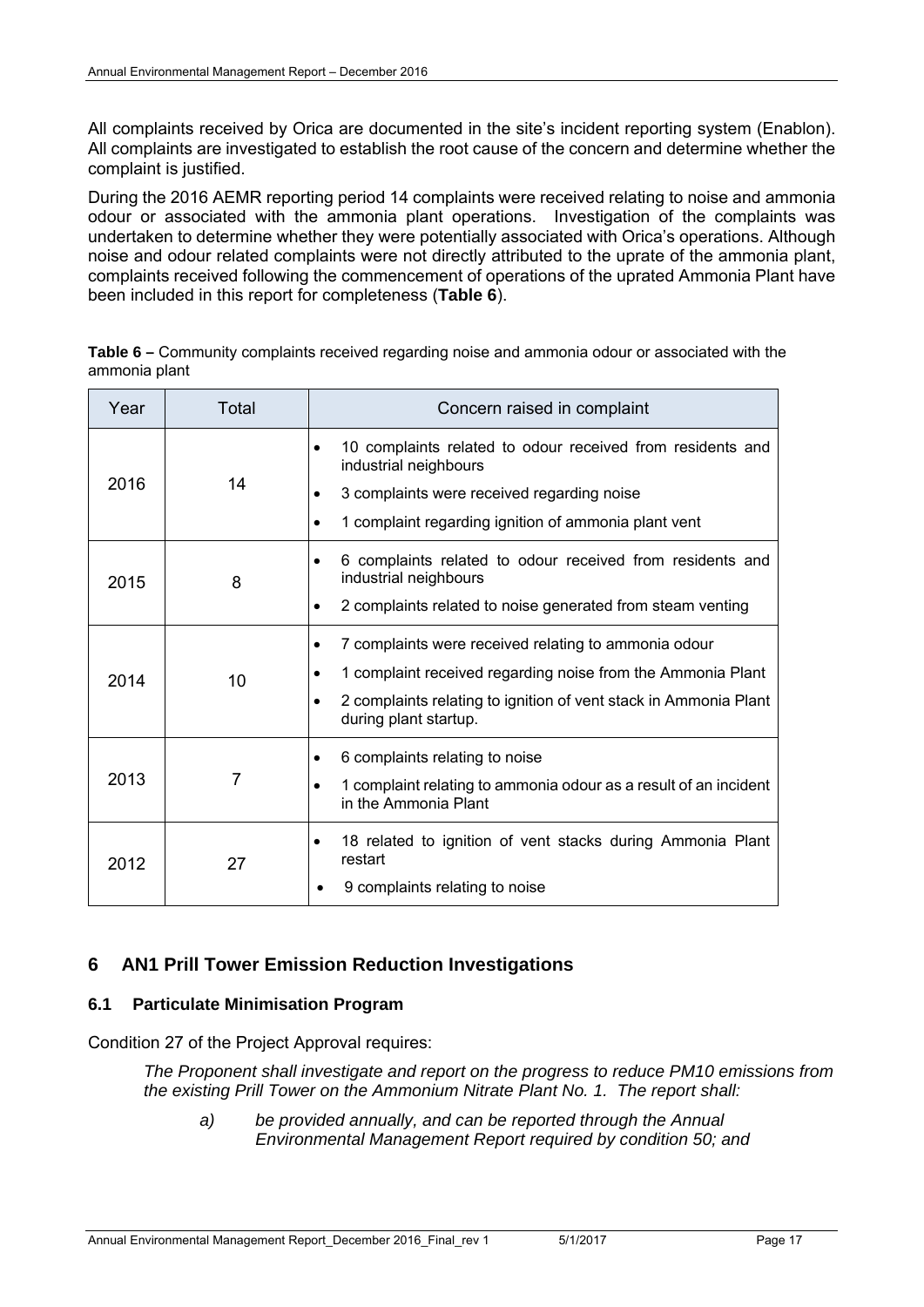*b) Provide an update on the timeframe for the implementation of emission controls.* 

In addition to the Project Approval requirements Orica's Environment Protection License previously included the particulate investigation program as a Pollution Reduction Program (PRP). The PRP required the following investigations to be completed:

*U1.1 The licensee must undertake a program of works to characterise the emission of particulates from the No. 1 Ammonium Nitrate ("AN1") Prill Tower. The investigation must include, but is not limited to, an assessment of the following:* 

- *(a) Monitoring of the concentration of coarse and fine particulates; and, the estimated annual mass discharge of particulates from the AN1 Prill Tower. Monitoring must be undertaken in accordance with the requirements under Australian Standard AS4323.1:1995.*
- *(b) A review of the relationship between plant operating conditions and particulate concentrations and characteristics.*
- *(c) A review of the effect of meteorological conditions on particulate concentrations and characteristics.*

*U1.2 - The licensee must undertake a review that identifies available options to reduce particulate emissions from the AN1 Prill Tower and assess the feasibility of the options identified, and* 

*U1.3 - The licensee must undertake a detailed evaluation of identified feasible options to reduce particulate emissions from the AN1 Prill Tower.* 

In compliance with both Condition 27 and the Pollution Reduction Program, Orica undertook an assessment of feasible options designed to reduce particulate emissions from the AN1 Prill Tower during 2014. From the 11 feasible options identified by the study, the Particulate Minimisation Program was identified as the preferred option. A final report was developed in accordance with the requirements detailed in PRP U1.3 titled *AN1 Prill Tower Particulate Emission Reduction Project Feasibility Report*, dated 20 December 2013 and submitted to the EPA.

The program consists of four stages, with progression to each stage dependent on a review of results from ongoing sampling / monitoring programs against performance metrics and triggers. An update regarding progress made in implementing the program is outlined in Table 7.

| <b>Task</b> | <b>Description</b>                                                                                                                      | <b>Completed</b> | <b>Dates</b>          |
|-------------|-----------------------------------------------------------------------------------------------------------------------------------------|------------------|-----------------------|
| Stage 1     |                                                                                                                                         |                  |                       |
| 1.1         | Identify the most appropriate monitoring method for coarse particulate emissions                                                        |                  | Jan 2014 -<br>ongoing |
| 1.2         | Undertake further baseline monitoring                                                                                                   | $\checkmark$     | Jan-Aug 2014          |
| 1.3         | Develop metrics by which the performance will be assessed and triggers for further<br>assessment or consideration of additional options |                  | Aug 2014              |
| 1.4         | Improve operator awareness and active process monitoring                                                                                |                  | Apr 2014-<br>ongoing  |

| Table 7 - Particulate Minimisation Program update |
|---------------------------------------------------|
|---------------------------------------------------|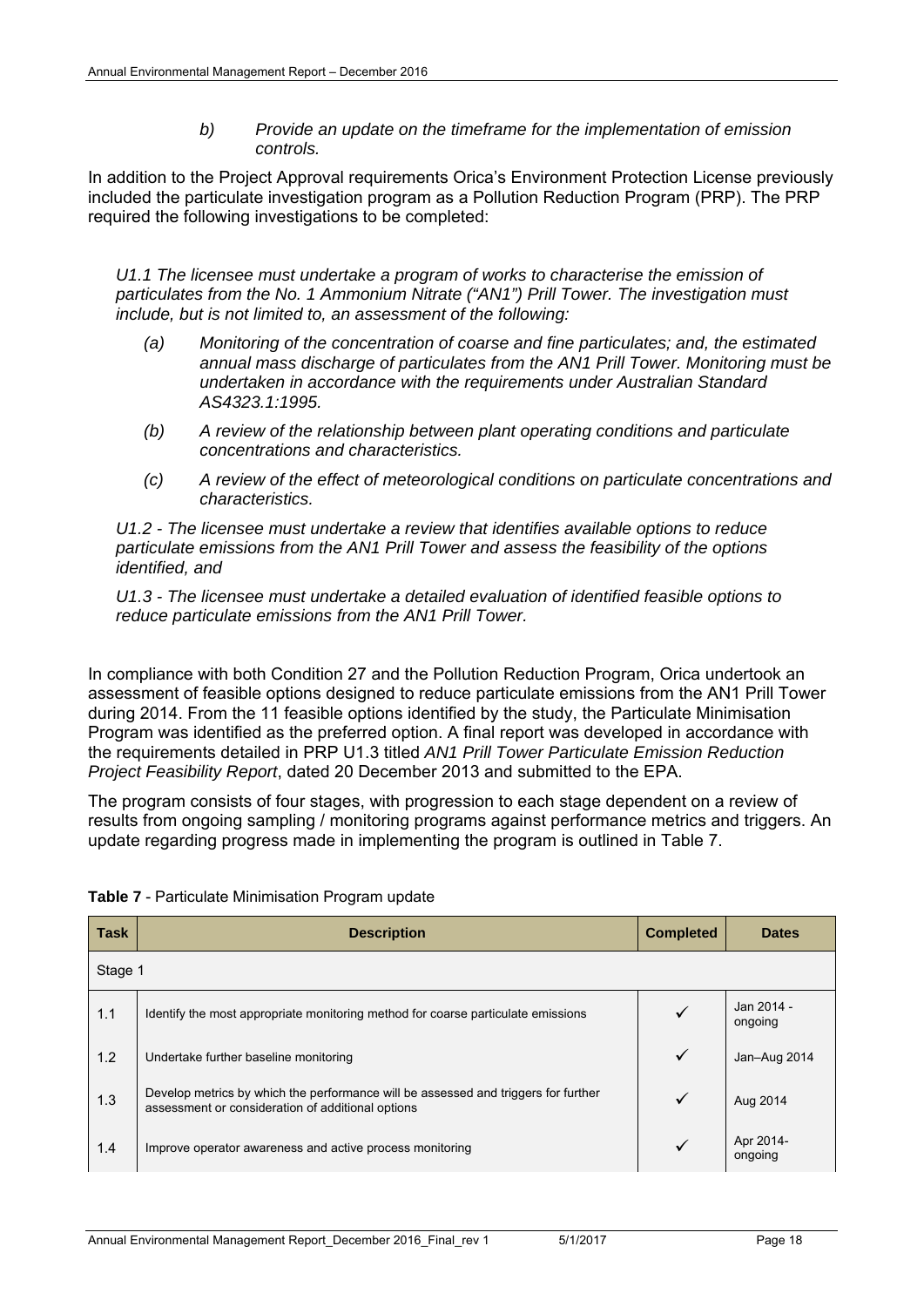| <b>Task</b> | <b>Description</b>                                                                                                                                                                                                                                                                                                                                                                                                                                     | <b>Completed</b>          | <b>Dates</b>                                                                              |  |  |  |  |
|-------------|--------------------------------------------------------------------------------------------------------------------------------------------------------------------------------------------------------------------------------------------------------------------------------------------------------------------------------------------------------------------------------------------------------------------------------------------------------|---------------------------|-------------------------------------------------------------------------------------------|--|--|--|--|
| 1.5         | Validate CFD modelling                                                                                                                                                                                                                                                                                                                                                                                                                                 |                           | Partial                                                                                   |  |  |  |  |
| 1.6         | Review of prill head design, condition and availability                                                                                                                                                                                                                                                                                                                                                                                                | ✓                         | Apr-Aug 2014                                                                              |  |  |  |  |
| 1.7         | Review and validate results of sampling / monitoring programs against performance<br>metrics and triggers, and assess whether progression to Stage 2 is required.                                                                                                                                                                                                                                                                                      | $\checkmark$              | Ongoing and<br>this report                                                                |  |  |  |  |
| Stage 2     |                                                                                                                                                                                                                                                                                                                                                                                                                                                        |                           |                                                                                           |  |  |  |  |
| 2.1         | Improvements to the vibrating prill head system                                                                                                                                                                                                                                                                                                                                                                                                        | $\checkmark$              | Oct 2014 -<br>ongoing                                                                     |  |  |  |  |
| 2.2         | Improvements to prill head management (handling, change-outs, systems and cleaning)                                                                                                                                                                                                                                                                                                                                                                    | ✓                         | Aug-Nov 2014                                                                              |  |  |  |  |
| 2.3         | Review and validate results of sampling / monitoring programs against performance<br>metrics and triggers, and assess whether progression to Stage 3 is required.                                                                                                                                                                                                                                                                                      | ×                         | Not applicable -<br>further<br>monitoring<br>required                                     |  |  |  |  |
|             | Stage 3                                                                                                                                                                                                                                                                                                                                                                                                                                                |                           |                                                                                           |  |  |  |  |
| 3.1         | Design and implement system to minimise the impact of wind at the inlet louvres (to<br>assist in creating uniform air flow at the base of the Prill Tower).                                                                                                                                                                                                                                                                                            | ×                         | Not currently<br>required                                                                 |  |  |  |  |
| 3.2         | Reduction of Prill Tower air flow:<br>Review effects of optimising prill size distribution and/or reducing prill head hole size to<br>minimise cooling requirements<br>Consider further reduction in air flow through implementation of cooling system or<br>internal sleeve, and progress design if installation appears justified.                                                                                                                   |                           | Partial – prill<br>head design<br>modifications<br>and prill size<br>changes<br>completed |  |  |  |  |
| 3.3         | Review and validate results of sampling / monitoring programs from Stages $1 - 3$<br>activities against performance metrics and triggers, and assess whether progression to<br>Stage 4 is required.                                                                                                                                                                                                                                                    | ×                         | Not applicable -<br>further<br>monitoring<br>required                                     |  |  |  |  |
|             | Stage 4                                                                                                                                                                                                                                                                                                                                                                                                                                                |                           |                                                                                           |  |  |  |  |
| 4.1         | Document the Particulate Minimisation Program                                                                                                                                                                                                                                                                                                                                                                                                          | ×                         | Not yet<br>applicable                                                                     |  |  |  |  |
| 4.2         | Consider next steps:<br>Review and validate results of sampling / monitoring programs from Stages $1 - 4$<br>activities against performance metrics and triggers, and assess whether further<br>particulate reduction controls are required.<br>Review previously evaluated options (in particular Options 1, 5 and 10), and re-assess<br>for suitability in light of additional information obtained through the Particulate<br>Minimisation Program. | $\boldsymbol{\mathsf{x}}$ | Not yet<br>applicable                                                                     |  |  |  |  |

Orica propose to continue implementation of the Particulate Minimisation Program during the next 12 months in general accordance with the plan presented in the Feasibility Assessment and summarised in Table 7 - Particulate Minimisation Program update

Planned works for 2016/2017 include: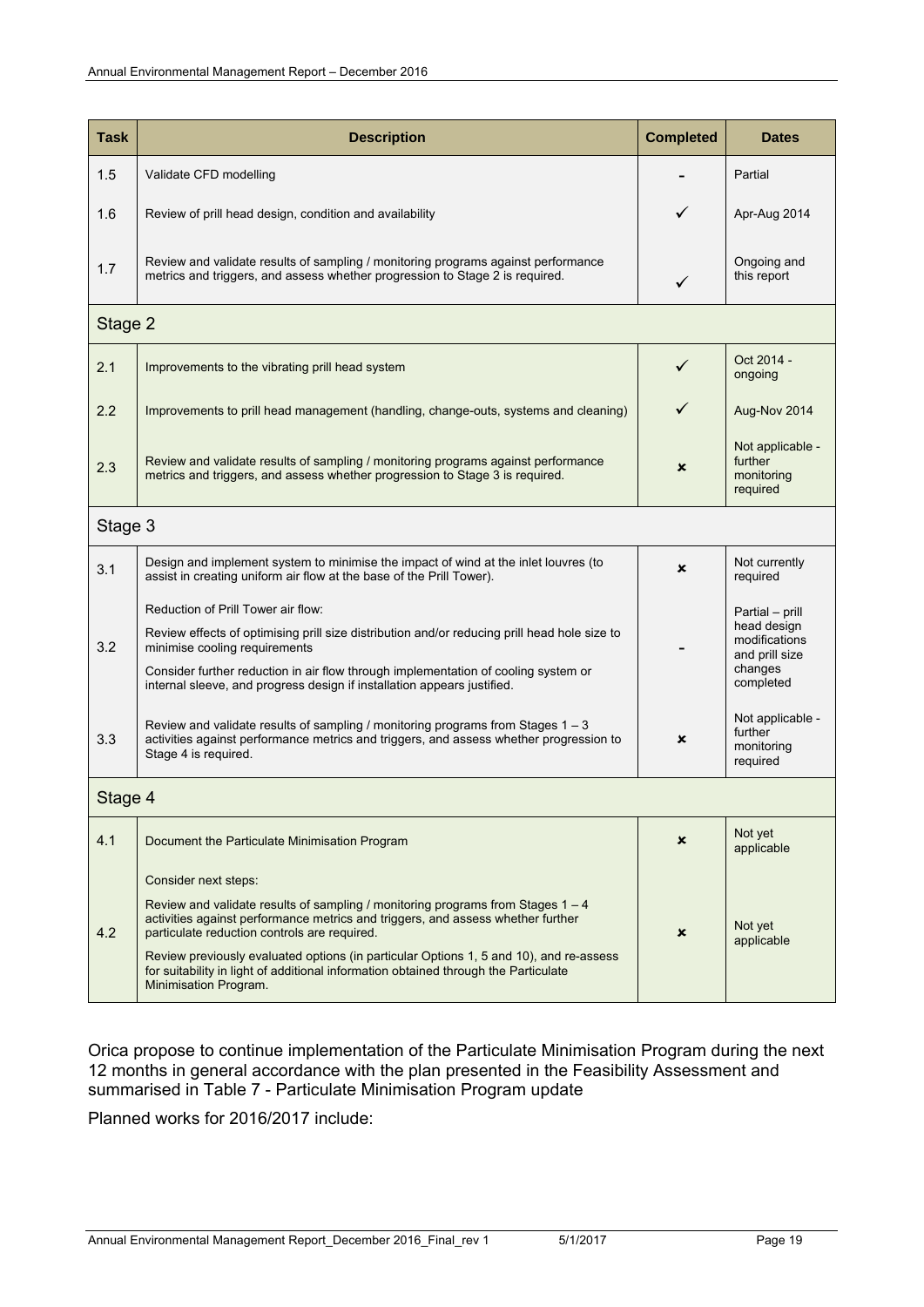- Ongoing iso-kinetic sampling, deposition monitoring and continuous stack monitoring to ensure compliance with requirements of the site's EPL and assess the effectiveness of Particulate Minimisation Program measures.
- Continued logging of relative emission concentrations exceeding trigger levels and plant operating conditions.
- Completion of the system to monitoring vibration frequency of each prill head.
- Continued management of newly designed prill heads.

#### **6.2 PM2.5 Particle Characterisation Study**

The Lower Hunter Particle Characterisation Study undertaken by the NSW EPA, NSW Office of Environment and Heritage, CSIRO and ANSTO, which was released in April 2016, identified that elevated levels ammonium nitrate were present in PM2.5 samples collected at the Stockton Air Quality Monitoring Station during the winter months of 2014. In response to these findings Orica entered into a Pollution Reduction Program with the following requirements:

U3.1 – The licensee must fund the analysis of the ammonium and nitrate component of *samples collected at the Stockton Air Quality Monitoring Station as part of the ANSTO Aerosol Sampling Program (ASP) PM2.5 during the period April to September 2015 and April to September 2016.* 

*Within one month of receiving the results the licensee must submit them to the EPA's Regional Manager - Hunter at PO Box 488G, Newcastle NSW 2300, or by email to hunter.region@epa.nsw.gov.au.* 

*U3.2 – The licensee will undertake an investigation to determine the contribution of ammonium nitrate particles with a diameter of 2.5µm or less (PM2.5) discharged from sources located at the site to total PM2.5 concentrations at the Stockton Air Quality Monitoring Station.* 

*A report detailing this investigation and its findings must be submitted to the EPA's Regional Manager - Hunter at PO Box 488G, Newcastle NSW 2300, or by email to hunter.region@epa.nsw.gov.au.* 

*Date for completion: 31 December 2017* 

*U3.3 - The licensee must undertake a review that identifies feasible options to reduce PM2.5 ammonium nitrate particle emissions from sources identified as being significant as a result of the investigation completed in U3.2.* 

*A report detailing the outcomes of the review must be submitted to the EPA's Regional Manager – Hunter at PO Box 488G, Newcastle NSW 2300, or by email to hunter.region@epa.nsw.gov.au.* 

*Date for completion: 31 December 2017* 

Orica will provide a summary of the outcomes from the program in the 2017 AEMR.

#### **6.3 Prill Tower particulate monitoring data**

Orica has continued with a particulate monitoring program over the past 12 month period to support emission reduction initiatives implemented in the Particulate Minimisation Program. Results of the sampling program for 2014, 2015 and 2016 are detailed below in Figure 5.

**Figure 5** - Particulate monitoring results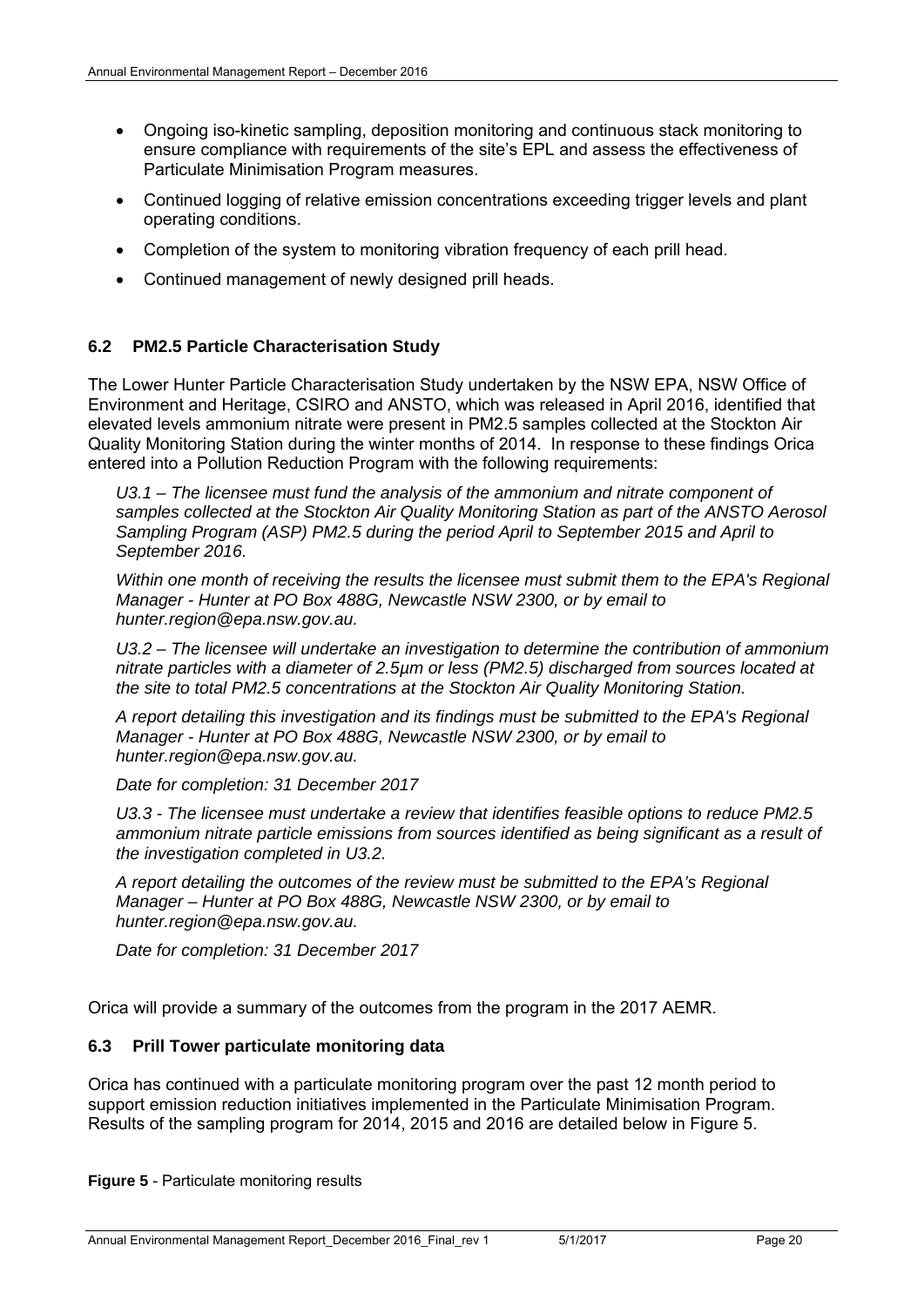

**Figure 6 –** Particulate monitoring data from AN1 collected during 2014, 2015 and 2016

During the 2016 AEMR reporting period, two prill tower stack emission tests were performed (Sample 43 and 44).

The particulate results demonstrated that particulate levels associated with PM 10 and PM 2.5 are significantly below regulatory limits and also lower than the conservative PM10 concentration data that was utilised in the air quality assessment that was previously submitted to the DPI to support Orica's expansion project approval.

#### **7 Reclaimed Water Project**

As detailed in Condition 37 of the Project Approval, Orica was required to investigate the feasibility of receiving recycled water from Hunter Water Corporation's recycled water scheme. This project was successfully implemented, with recycled water received by the site for the first time on the 28 November 2014. The water is used in the Ammonia Plant Cooling Tower and the Demineralised Water Treatment Plant. A breakdown of potable water usage compared with recycled water usage is detailed in **Table 8**.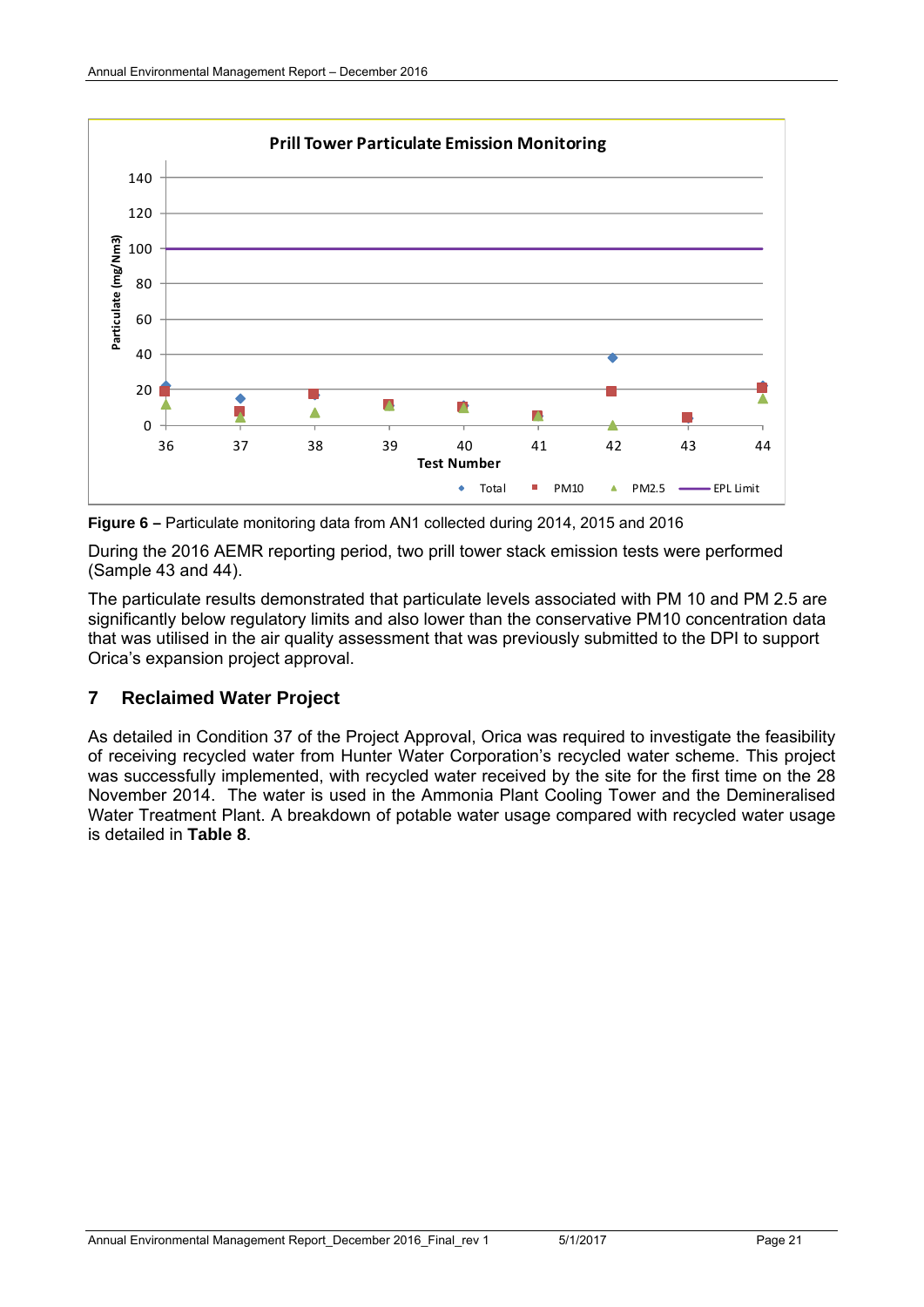

**Table 8 - Potable water and recycled water usage comparison** 

Orica continues to explore additional options to increase recycle water use onsite.

#### **8 Project Approval Compliance**

#### **8.1 Condition Compliance**

A review of the current status of compliance with the Project Approval 08-0129 is detailed in the table below. Where there was not complete compliance with the condition, actions to address the issues are detailed.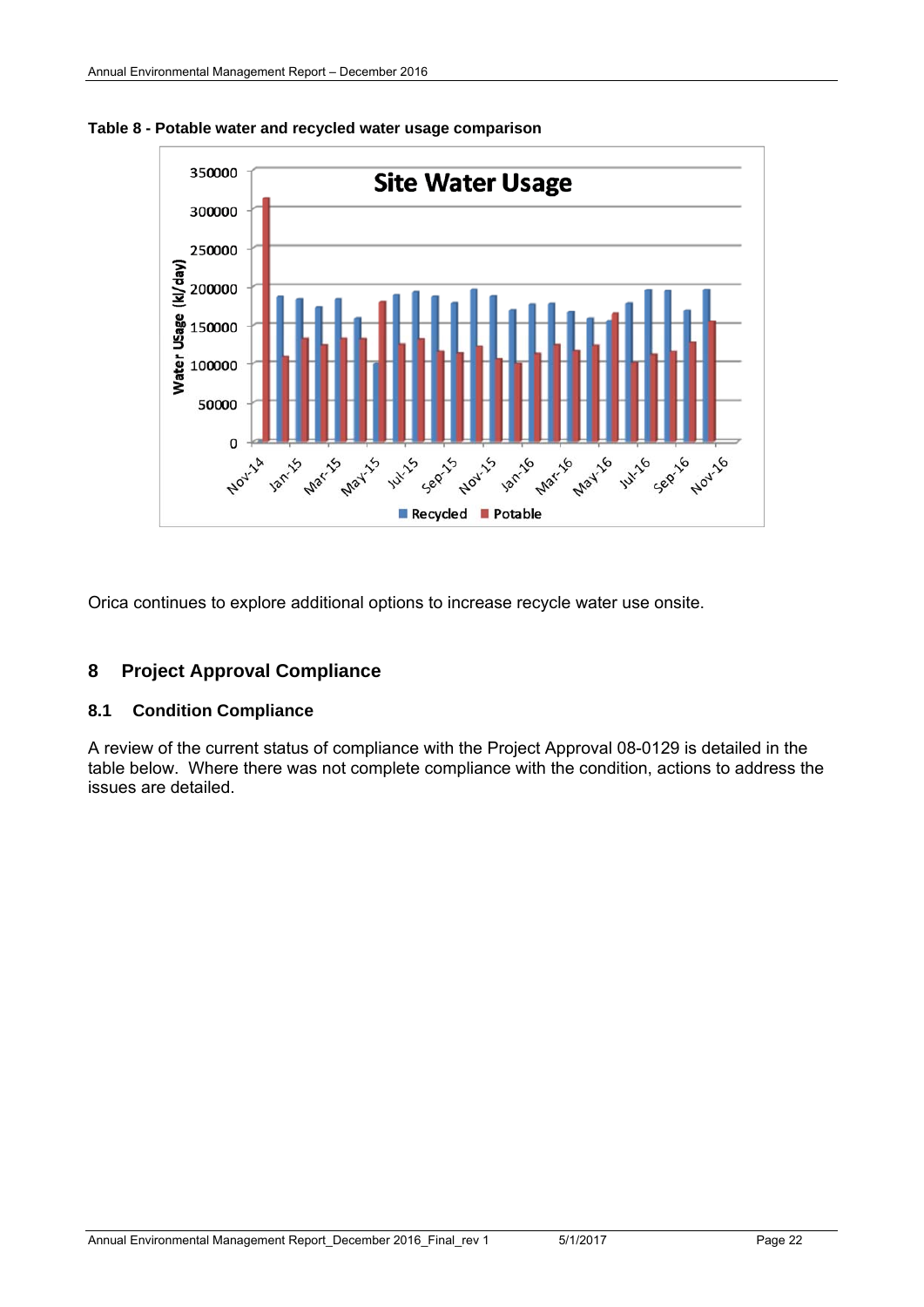| SUMMARY OF COMPLIANCE WITH PROJECT APPROVAL DURING 2016 AEMR REPORTING PERIOD |  |
|-------------------------------------------------------------------------------|--|
|-------------------------------------------------------------------------------|--|

| <b>Issue</b>                       | <b>Condition</b> | <b>Requirement</b>                                                                                                                                          | <b>Compliance</b><br><b>Status</b> | <b>Comment</b>                                                                                                                                                                                                                                                          |
|------------------------------------|------------------|-------------------------------------------------------------------------------------------------------------------------------------------------------------|------------------------------------|-------------------------------------------------------------------------------------------------------------------------------------------------------------------------------------------------------------------------------------------------------------------------|
| General<br><b>Responsibilities</b> | 1                | Implement all reasonable and feasible measures to<br>prevent pollution and minimise harm to the<br>environment.                                             | Complied                           | Management plans and project management activities are in<br>place to ensure that environmental harm during construction<br>activities is minimised.                                                                                                                    |
|                                    | 2                | Project to be carried out in accordance with the EA,<br>Statement of Commitments, Project Approval and<br>Submission Approval, Modification report and PHA. | Complied                           | Project documentation has been updated to reflect development<br>consent MOD1, MOD2 and MOD3 documentation.                                                                                                                                                             |
|                                    | 3                | Management of inconsistencies between the various<br>Project Approval documents.                                                                            | Complied                           | No issues were identified during the period.                                                                                                                                                                                                                            |
|                                    | 4                | Comply with the requirements of the Director-General                                                                                                        | Complied                           | No issues were identified during the period.                                                                                                                                                                                                                            |
|                                    | 5                | Production capacity limits for ammonia, nitric acid and<br>ammonium nitrate.                                                                                | Complied                           | Ammonia - 334ktpa (360ktpa)<br>Nitric Acid - 325ktpa (605ktpa)<br>Ammonium Nitrate - 410ktpa (750ktpa)                                                                                                                                                                  |
|                                    | 6                | Management of Project Approval conditions in the<br>event that there are delays to the stages of the<br>project.                                            | Complied                           | No construction works were undertaken in relation to Phase 2<br>and 3 of the expansion construction program. Regulatory<br>reporting associated with the uprated ammonia plant (Phase 1)<br>has continued in accordance with the conditions of the project<br>approval. |
|                                    | 7(a)<br>7(b)     | The project shall be carried out generally in<br>accordance with the approved Staging Plan                                                                  | Complied                           | Staging Plan updated on 18 August 2015.                                                                                                                                                                                                                                 |
|                                    | 7(e)             | Submission of plans on a progressive basis.                                                                                                                 | Complied                           | Orica has submitted plans on a progressive basis following<br>discussions with the DPE. A revised Staging Plan outlining the<br>progressive submission of plans was submitted to the DPE<br>dated 18 August 2015.                                                       |
|                                    | 7(f)             | Minor design Variations                                                                                                                                     | Complied                           | Approval to change the location the expansion project boiler was<br>approved on the 11 June 2015.                                                                                                                                                                       |
|                                    | 8                | Buildings and structures to be constructed in<br>accordance with the requirements of the Building<br>Code of Australia.                                     | Complied                           | No buildings or structures were constructed or designed during<br>the 2016 AEMR monitoring period                                                                                                                                                                       |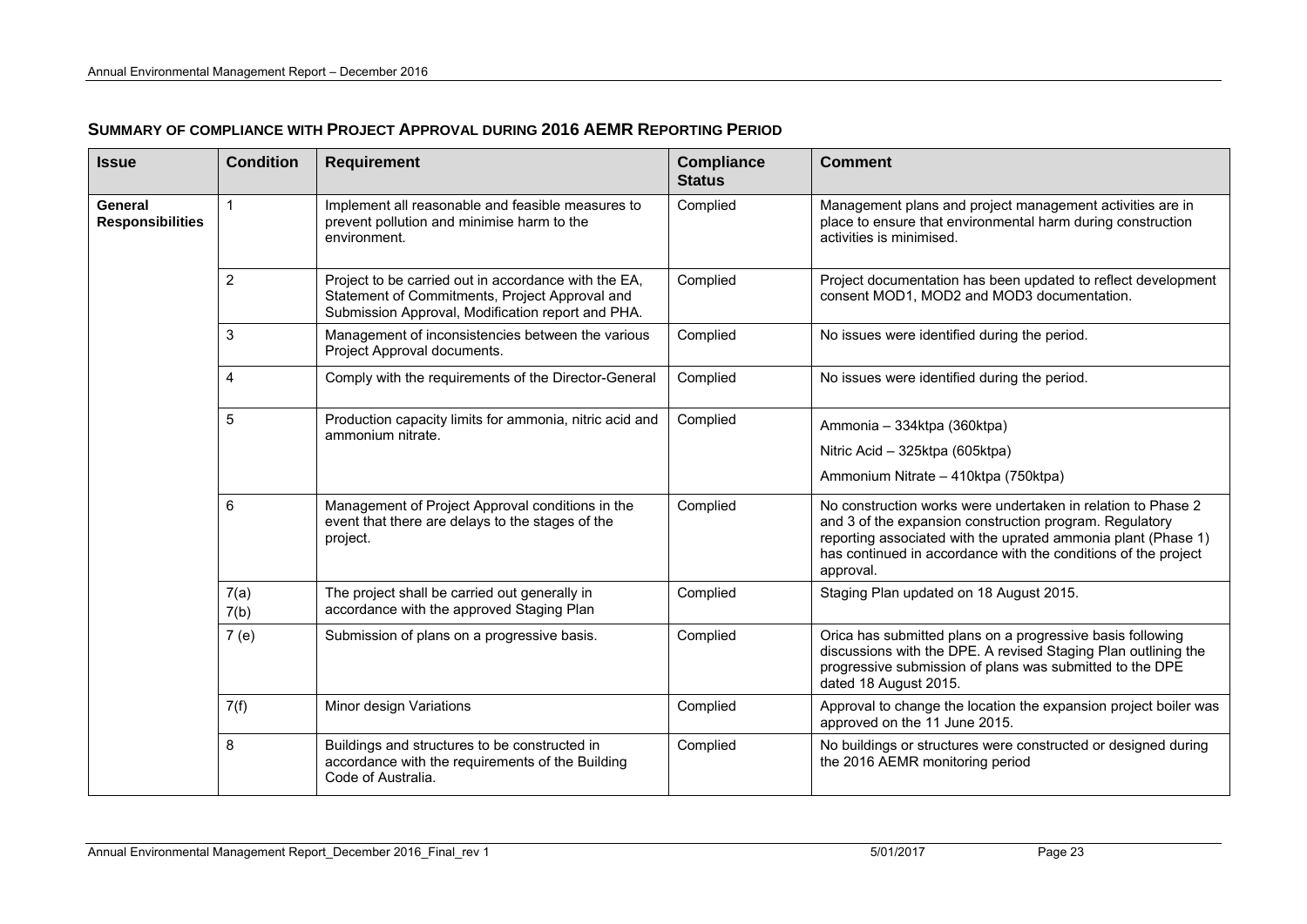| Issue                       | <b>Condition</b> | <b>Requirement</b>                                                                                                                                                                            | <b>Compliance</b><br><b>Status</b> | <b>Comment</b>                                                                                                                                              |
|-----------------------------|------------------|-----------------------------------------------------------------------------------------------------------------------------------------------------------------------------------------------|------------------------------------|-------------------------------------------------------------------------------------------------------------------------------------------------------------|
|                             | 9                | The Proponent is required to repair any public<br>infrastructure damaged as a result of the Project.                                                                                          | Complied                           | No construction works requiring the use of public roads were<br>undertaken during the 016 AEMR reporting period.                                            |
|                             | 10               | Undertaking of a dilapidation report prior to the<br>commencement of construction. The report is to be<br>undertaken in consultation with NPC and submitted to<br>the Department of Planning. | Complied                           | No updates to the dilapidation report were required during the<br>2016 AEMR reporting period.                                                               |
|                             | 11               | Obtain approval from service providers prior to<br>commencement of utility construction activities                                                                                            | Complied                           | Recycled water was connected to the site in cooperation with<br>Hunter Water Corporation in 2014.                                                           |
|                             | 12               | Ensure all equipment is maintained and operated in a<br>proper and efficient manner.                                                                                                          | Complied                           | Phase 1 - ongoing. Maintenance and training activities<br>associated with Phase 1 have been incorporated into routine<br>plant activities.                  |
|                             | 13               | Section 94 contribution to NCC.                                                                                                                                                               | Complied.                          | Section 94 contribution was submitted to NCC in September<br>2010.                                                                                          |
| Hazard<br><b>Management</b> | 14               | Undertake the following studies and submit to DoP<br>Director-General for approval:                                                                                                           |                                    |                                                                                                                                                             |
|                             | a)               | Fire Safety Study<br>$\bullet$                                                                                                                                                                | Complied                           | The site FSS has been updated to reflect changes made to the<br>site over the past 5 years. The updated FSS was submitted as<br>part of MOD3 documentation. |
|                             | b)               | <b>HAZOP</b><br>$\bullet$                                                                                                                                                                     | Complied                           | No HAZOP reports were submitted to DPE during the 2016<br>AEMR reporting period.                                                                            |
|                             | C)               | <b>Final Hazard Analysis</b>                                                                                                                                                                  | Complied                           | No FHA's were submitted during the 2016 AEMR period.                                                                                                        |
|                             | d)               | <b>Construction Safety Study</b><br>$\bullet$                                                                                                                                                 | Complied                           | No CSS's were submitted to DPE during the 2016 AEMR<br>reporting period.                                                                                    |
|                             | 15               | Undertake the following studies and submit to DoP<br>Director-General for approval:<br>Transport of Hazardous Materials Study                                                                 | Complied                           | No amendments to the transport of hazardous materials study<br>were required during the 2016 reporting period.                                              |
|                             |                  | Emergency Plan<br>$\bullet$                                                                                                                                                                   | Complied                           | The site's Emergency Plan was updated during the 2016 AEMR<br>reporting period.                                                                             |
|                             |                  | Safety Management System<br>$\bullet$                                                                                                                                                         | Complied                           | The site's safety management system was updated during the<br>2016 AEMR reporting period.                                                                   |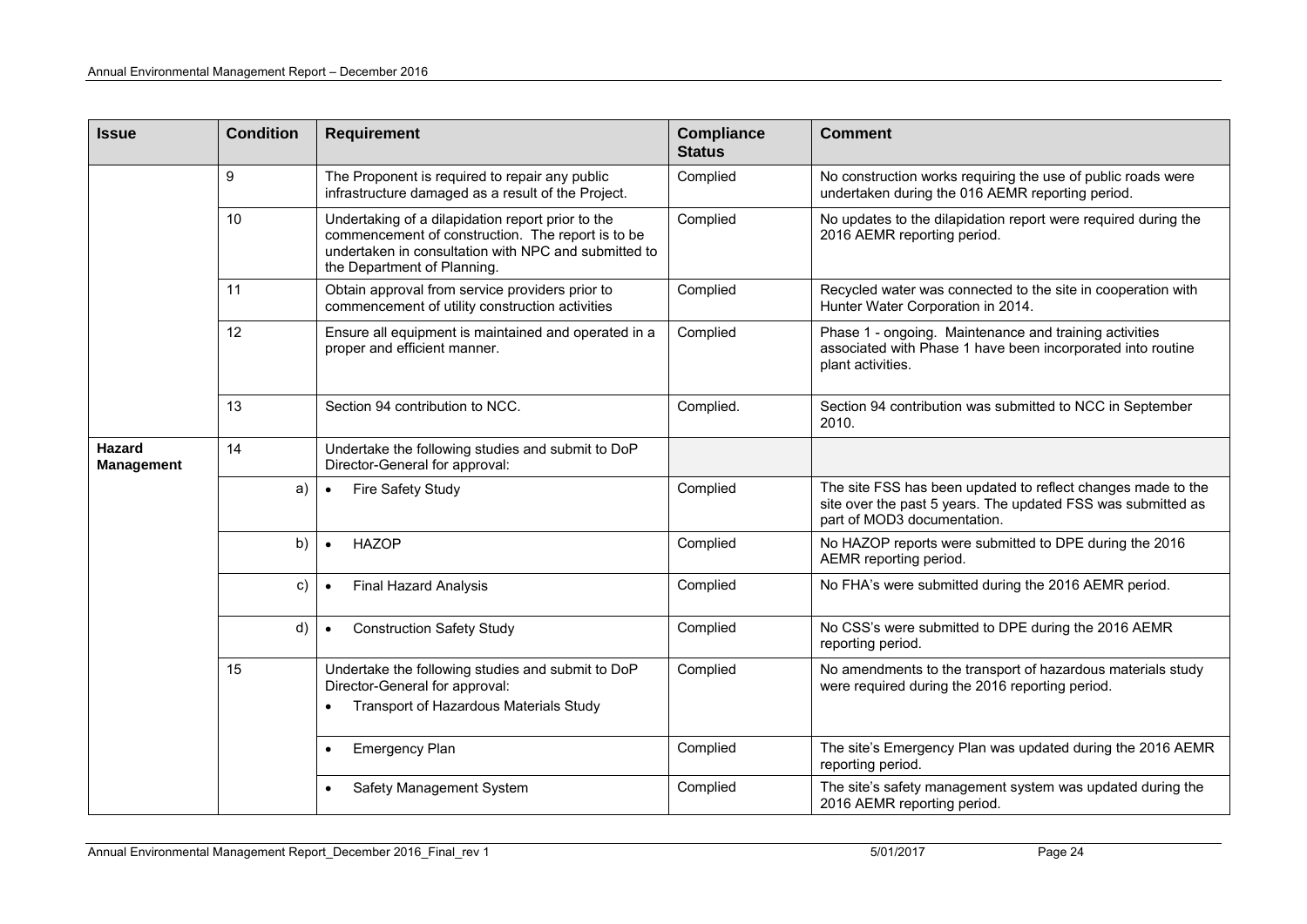| <b>Issue</b>       | <b>Condition</b> | <b>Requirement</b>                                                                                                                             | <b>Compliance</b><br><b>Status</b> | <b>Comment</b>                                                                                                                                                                                          |
|--------------------|------------------|------------------------------------------------------------------------------------------------------------------------------------------------|------------------------------------|---------------------------------------------------------------------------------------------------------------------------------------------------------------------------------------------------------|
|                    | 16               | Submission of Pre-Startup Compliance Report                                                                                                    | Complied                           | No additional pre startup reports were required to be submitted<br>to the DPE during the 2016 AEMR reporting period.                                                                                    |
|                    | 17               | Submission of Post-Startup Compliance Report                                                                                                   | Complied                           | No additional post startup reports were required to be submitted<br>to the DPE during the 2016 AEMR reporting period                                                                                    |
|                    | 18               | Submission of Risk Reduction Program to reduce risk<br>to neighbouring land                                                                    | Complied                           | This Condition is deemed satisfied through the risk reduction<br>measures detailed in the Mod1 Mod 2 and MOD3 PHA's.                                                                                    |
|                    | 19               | Undertake a Hazard Analysis of the site operations                                                                                             | Complied                           | This report was not required to be submitted during the period.                                                                                                                                         |
|                    | 20               | Undertake a comprehensive Hazard Audit of the<br>Project and submit a report to the DoP Director-<br>General                                   | Complied                           | A Hazard Audit report was submitted to DPE on 14 November<br>2016. An action plan to address recommendations was also<br>submitted on 14 December 2016.                                                 |
| <b>Air Quality</b> | 21               | Emission controls detailed in Section 7.8.1 of the<br>Environmental Assessment are to be incorporated<br>into the design.                      | Complied                           | The Refrigeration Purge Gas Scrubber was commissioned in<br>2012 and is operating in accordance with the environmental<br>assessment.                                                                   |
|                    | 21(a)            | The site will operate the flares in a proper and<br>efficient manner                                                                           | Complied                           | The ammonia storage and nitrates flares were operational during<br>the 2016 AEMR reporting period.                                                                                                      |
|                    | 22               | Air emission monitoring required by the EPL is to be<br>undertaken for the Project.                                                            | Complied                           | Orica has maintained quarterly stack testing during the 2016<br>AEMR reporting period to support plant improvement initiatives.<br>All tests complied with the site's EPL requirements.                 |
|                    | 23               | Undertake an Air Quality Verification Study                                                                                                    | Complied                           | No updates to the Project's air quality verification study were<br>required during the 2016 AEMR reporting period.                                                                                      |
|                    | 24               | Implement reasonable and feasible actions to address<br>exceedences identified in the Air Quality Verification<br>Study or routine monitoring. | Complied                           | No exceedances were identified in the Air Quality Verification<br>Study.                                                                                                                                |
|                    | 25               | Minimisation of dust generation from Project using<br>reasonable and feasible means.                                                           | Complied.                          | Measures for the control of dust were included in the<br>Construction Environmental Management Plan which was<br>approved by DPI in February 2010. The CEMP was updated<br>during the 2016 AEMR period. |
|                    | 26               | Trucks entering or leaving the Project site must have<br>their loads covered and must not track dirt onto public<br>roads                      | Complied.                          | Measures for the control of dust were included in the<br>Construction Environmental Management Plan which was<br>approved by DPI in February 2010. All vehicles must exit the                           |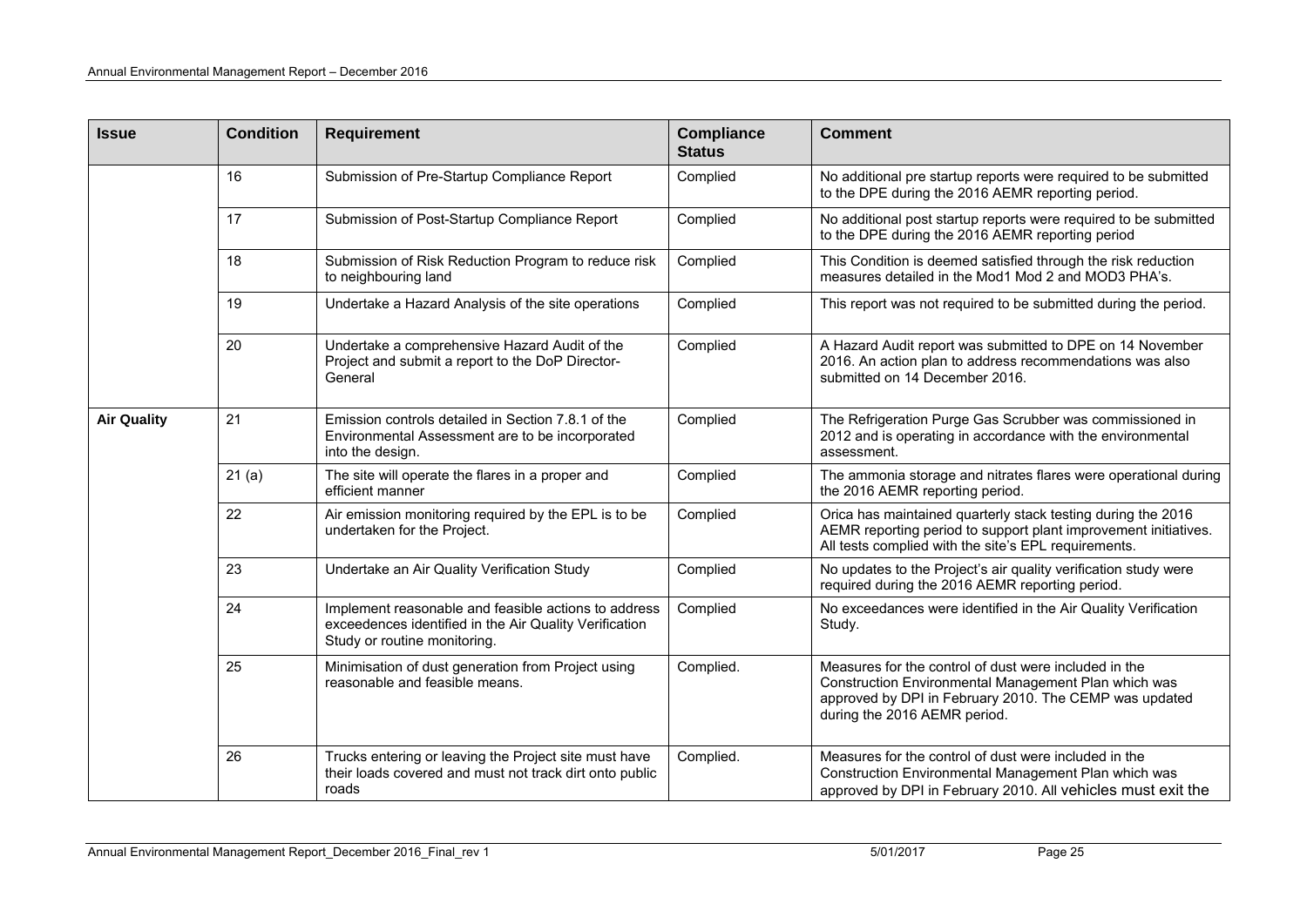| <b>Issue</b>                              | <b>Condition</b> | <b>Requirement</b>                                                                                                                                                | <b>Compliance</b><br><b>Status</b> | <b>Comment</b>                                                                                                                                                                                                                      |
|-------------------------------------------|------------------|-------------------------------------------------------------------------------------------------------------------------------------------------------------------|------------------------------------|-------------------------------------------------------------------------------------------------------------------------------------------------------------------------------------------------------------------------------------|
|                                           |                  |                                                                                                                                                                   |                                    | site through a manned security point that is able to audit<br>vehicles for this requirements                                                                                                                                        |
|                                           | 27               | An annual report must be prepared detailing the<br>progress of the project to reduce PM10 emission from<br>the existing Prill Tower                               | Complied.                          | A summary of the progress is detailed in this Annual<br>Environmental Management Report.                                                                                                                                            |
|                                           | 27(a)            | Air Quality Management Plan                                                                                                                                       | N/A                                | IPL expansion project is not operational                                                                                                                                                                                            |
|                                           | 27(b)            | Consult with IPL in regard to the Air Quality<br>Management Plan                                                                                                  | N/A                                | IPL expansion project is not operational                                                                                                                                                                                            |
| <b>Greenhouse Gas</b><br><b>Emissions</b> | 28               | Emission reduction technologies to be implemented in<br>accordance with EA commitment                                                                             | Complied.                          | The following emission reduction technologies were included in<br>the Ammonia Plant; a Pre-Reformer, a new compressor<br>powered by a steam turbine and a larger motor generator (Item<br>28b) have been installed in the plant.    |
|                                           | 29               | Implementation of N <sub>2</sub> O abatement technology on<br>NAP1, NAP2 and NAP3.                                                                                | n/a during the<br>period.          | N <sub>2</sub> O abatement technology was installed in the No. 2 Nitric Acid<br>Plant. Assessment of technologies suitable for use in No. 3<br>Nitric Acid Plant continue to be undertaken.                                         |
| Water<br><b>Management</b>                | 37               | Water management Plan, including reporting on<br>progress of investigations to receive recycled water<br>from Hunter Water Corporations recycled water<br>scheme. | Complied                           | A Water Management Plan for Phase 1 was completed.<br>Infrastructure associated with receiving recycled water has been<br>installed and commissioned, with recycled water received at site<br>on the 28 November 2014.              |
|                                           | 40               | The Project is to meet the requirements of the EPL in<br>relation to stormwater and effluent discharge                                                            | Complied                           | The site's effluent and stormwater was monitored in accordance<br>with the requirements of the EPL.                                                                                                                                 |
|                                           | 37               | A Water Efficiency Plan is to be prepared and<br>implemented to the satisfaction of the DoP Director-<br>General                                                  | Complied                           | No amendments to the Project's water efficiency plans were<br>required in the 2016 AEMR reporting period.                                                                                                                           |
|                                           | 41               | Compliance with s120 of POEO                                                                                                                                      | Complied.                          | There were no water pollution related incidents directly attributed<br>to the Project recorded during the 2016 AEMR reporting period.                                                                                               |
|                                           | 42               | A Stormwater Management Plan is to be prepared<br>and implemented                                                                                                 | Complied                           | No changes to the Project's approved stormwater monitoring<br>plan were required during the 2016 AEMR reporting period,                                                                                                             |
|                                           | 43               | Bunding design to meet Australian and DECCW<br>requirements                                                                                                       | Complied                           | A bunding specification in accordance with the Australian<br>standard has been implemented into the design of the plants.<br>Orica continues to upgrade existing bunds in accordance with<br>Special Condition detailed in the EPL. |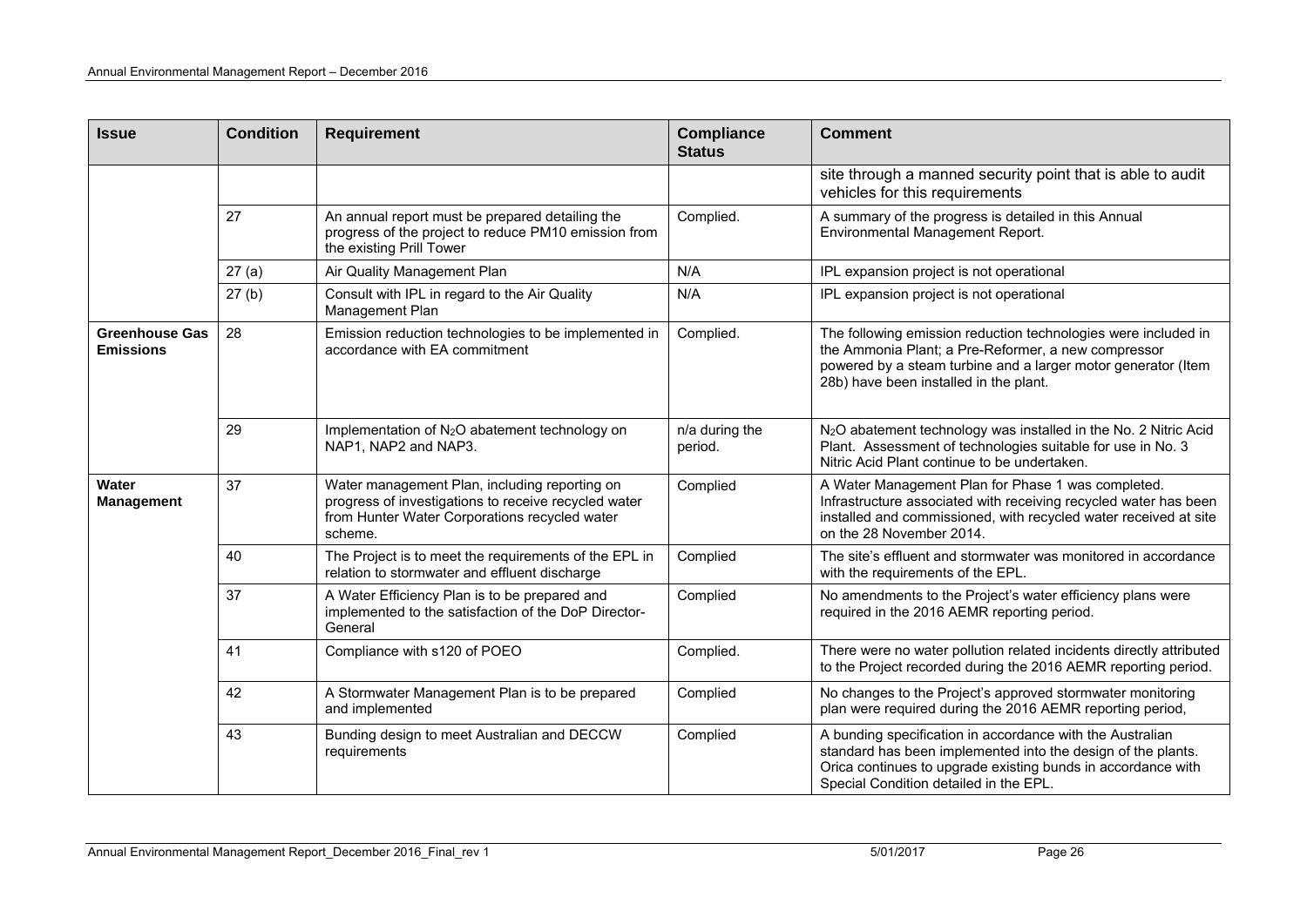| <b>Issue</b>                      | <b>Condition</b> | <b>Requirement</b>                                                                                                                   |            | <b>Compliance</b><br><b>Status</b> | <b>Comment</b>                                                                                                                                                                                                                                                          |
|-----------------------------------|------------------|--------------------------------------------------------------------------------------------------------------------------------------|------------|------------------------------------|-------------------------------------------------------------------------------------------------------------------------------------------------------------------------------------------------------------------------------------------------------------------------|
| <b>Noise</b><br><b>Management</b> | 30               | Noise emissions from Project to be 10dB(A) below<br>that of the existing operations.                                                 |            | Complied.                          | Annual noise monitoring was completed during the 2016 AEMR<br>reporting period.                                                                                                                                                                                         |
|                                   | 31               | Existing Operations Noise Verification Program to be<br>developed and implemented to the satisfaction of the<br>DoP Director-General |            | Complied.                          | An updated noise management plan, including details of the<br>Project's noise verification program was submitted and approved<br>by the DoPI in May 2012.                                                                                                               |
|                                   | 32               | A Noise Management Plan is to be developed and<br>implemented. The plan is to be updated annually.                                   |            | Complied                           | An updated noise management plan, including details of the<br>Project's noise verification program was submitted and approved<br>by the DoPI in May 2012. The noise management plan was<br>reviewed and updated during the 2016 AEMR reporting period.                  |
|                                   | 32(a)            | Ports Precinct Noise Management                                                                                                      |            | n/a                                | Study yet to commence.                                                                                                                                                                                                                                                  |
|                                   | 33               | Construction hours for the Project are:                                                                                              |            | Complied.                          | Construction activities associated with the expansion project                                                                                                                                                                                                           |
|                                   |                  | Monday - Friday                                                                                                                      | 7am to 6pm |                                    | Boiler and AMI were limited to the hours detailed in the<br>condition.                                                                                                                                                                                                  |
|                                   |                  | Saturday                                                                                                                             | 8am to 1pm |                                    |                                                                                                                                                                                                                                                                         |
|                                   |                  | Sunday and Public Holidays                                                                                                           | Nil        |                                    |                                                                                                                                                                                                                                                                         |
|                                   |                  | Construction outside of these hours is permitted if<br>inaudible at the nearest residences.                                          |            |                                    |                                                                                                                                                                                                                                                                         |
|                                   |                  | Operational hours for the Project are:                                                                                               |            | Complied                           | The Project operated in accordance with the requirements.                                                                                                                                                                                                               |
|                                   |                  | All days                                                                                                                             | 24 hours   |                                    |                                                                                                                                                                                                                                                                         |
| Land<br><b>Management</b>         | 38               | Provide a Project Site Contamination Plan to the DPI<br>Director-General                                                             |            | Complied.                          | Phase 1 - Complete.<br>Phase 2 and 3 – no construction activities have commenced at<br>this time. However the revised CEMP for Phase 2 and 3, which<br>includes measures for the management and identification of<br>contamination, was submitted to DPI on 05/11/2011. |
|                                   | 39               | Prepare an Acid Sulphate Soil Management Plan                                                                                        |            | Complied.                          | Phase 1- Complete.<br>Phase 2 and 3 - no construction activities have commenced at<br>this time. However the revised CEMP for Phase 2 and 3, which<br>has measures for the management and identification of ASS,<br>was submitted to DPI on 05/11/2011.                 |
|                                   | 44               | Prepare an Erosion and Sediment Control Plan                                                                                         |            | Complied.                          | Phase 1 -Complete.<br>Phase 2 and 3 - no construction activities have commenced at<br>this time. However the revised CEMP for Phase 2 and 3, which<br>has measures for erosion and sediment control, was submitted<br>to DPI on 05/11/2011.                             |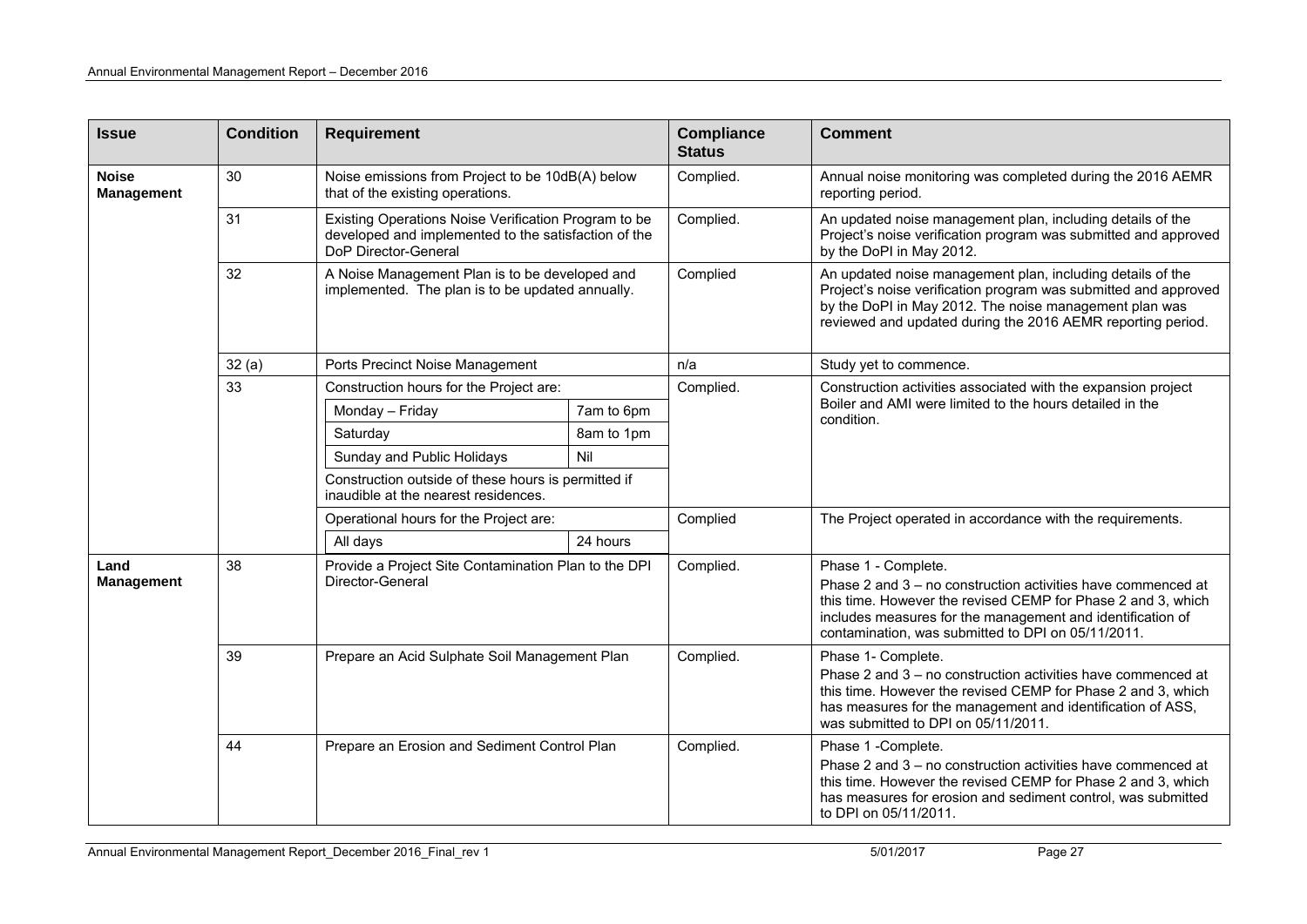| <b>Issue</b>                          | <b>Condition</b> | <b>Requirement</b>                                                                                                                                                 | <b>Compliance</b><br><b>Status</b> | <b>Comment</b>                                                                                                                                                                                                                                                                                     |
|---------------------------------------|------------------|--------------------------------------------------------------------------------------------------------------------------------------------------------------------|------------------------------------|----------------------------------------------------------------------------------------------------------------------------------------------------------------------------------------------------------------------------------------------------------------------------------------------------|
| <b>Traffic</b><br><b>Management</b>   | 34               | All roads, access points and parking to comply with<br>the nominated Australian Standards                                                                          | n/a during the<br>period.          | N/A                                                                                                                                                                                                                                                                                                |
|                                       | 35               | Traffic associated with the Project must not impede<br>traffic on Greenleaf Road and Heron Road                                                                    | Complied.                          | Phase 1- Complete.<br>Phase 2 and 3 – no construction activities have commenced at<br>this time. However a revised Construction Traffic Management<br>Plan for Phase 2 and 3, which includes measures for the<br>management of traffic during construction, was submitted to DPI<br>on 05/11/2011. |
|                                       | 36               | A Construction Traffic Management Plan (CTMP) is to<br>be submitted to the DoP Director-General                                                                    | Complied.                          | A CTMP for Phase 2 and 3, including measures for the<br>management of traffic during construction has been submitted to<br>DPI (05/11/2011). No amendments were made to the plan<br>during the 2016 AEMR reporting period.                                                                         |
| <b>Visual</b>                         | 45               | Prepare a Landscape Plan for the Project and submit<br>to the DoP Director-General                                                                                 | n/a during the<br>period.          |                                                                                                                                                                                                                                                                                                    |
|                                       | 46               | Lighting to comply with Australian Standards and<br>avoid nuisance to surrounding landusers and<br>roadways.                                                       | n/a during the<br>period.          | Phase 1 - There was no additional external lighting installed by<br>the project during the 2016 AEMR reporting period.                                                                                                                                                                             |
| Waste<br><b>Management</b>            | 37               | Water management Plan, including reporting on<br>progress of investigations to receive recycled water<br>from Hunter Water Corporation's recycled water<br>scheme. | Complied                           | A Water Management Plan for Phase 1 has been completed.<br>Infrastructure associated with receiving recycled water has been<br>installed and commissioned with recycled water received at site<br>on the 28 November 2014.                                                                         |
|                                       | 47               | Waste to be classified in accordance with DECCW<br>guidelines and disposed of to approved premises                                                                 | Complied.                          | All wastes disposed of at the site are classified in accordance<br>with the relevant EPA guidelines.                                                                                                                                                                                               |
|                                       | 48               | Prepare and implement a Waste Management Plan<br>which has been submitted to the DoP Director-<br>General                                                          | Complied                           | A waste management plan for the uprated Ammonia Plant was<br>submitted to the DPI on 28 March 2013.                                                                                                                                                                                                |
| Environmental<br><b>Reporting and</b> | 49(a)            | <b>Construction Environmental Management Plan</b>                                                                                                                  | Complied                           | CEMP was reviewed and updated during 2016 AEMR reporting<br>period.                                                                                                                                                                                                                                |
| <b>Auditing</b>                       | 49(b)            | Operational Environmental Management Plan                                                                                                                          | N/A                                | No project Stage has commenced operations since this<br>condition was included in approval.                                                                                                                                                                                                        |
|                                       | 50               | Prepare an Annual Environmental Management<br>Report and submit to the DoP Director-General                                                                        | Complied.                          | Submission of this report annually                                                                                                                                                                                                                                                                 |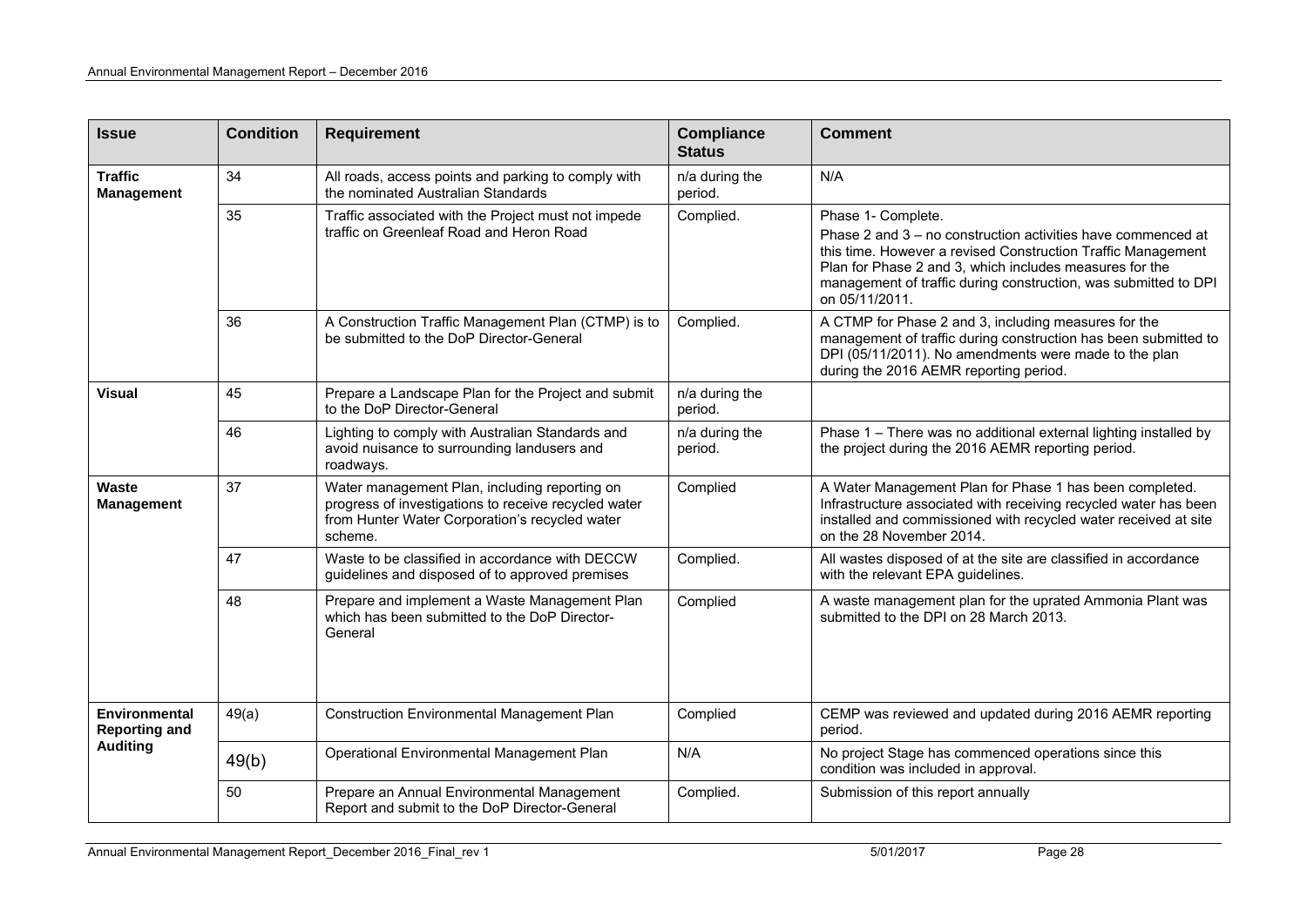| <b>Issue</b> | <b>Condition</b> | <b>Requirement</b>                                                                                                                                                                                                                                                                                                                   | <b>Compliance</b><br><b>Status</b> | <b>Comment</b>                                                                                                                                  |  |  |  |
|--------------|------------------|--------------------------------------------------------------------------------------------------------------------------------------------------------------------------------------------------------------------------------------------------------------------------------------------------------------------------------------|------------------------------------|-------------------------------------------------------------------------------------------------------------------------------------------------|--|--|--|
|              | 51(a)            | The DoP Director-General is to be notified of any<br>incident associated with the Project that results in<br>actual or potential for offsite harm to people or the<br>environment                                                                                                                                                    | Complied                           | No incidents associated with the Project occurred during the<br>2016 AEMRmonitoring period.                                                     |  |  |  |
|              | 51(c)            | Flare activation reporting                                                                                                                                                                                                                                                                                                           | Complied                           | Flare activation reports were submitted to DPE on 31 December<br>2015, 31 March 2016, 4 July 2016 and 4 October 2016.                           |  |  |  |
|              | 52               | An Independent Environmental Audit by a team of<br>experts is to be undertaken in relation to the Project                                                                                                                                                                                                                            | Complied.                          | The independent environmental audit was not required to be<br>undertaken during 2016 AEMR period.                                               |  |  |  |
|              | 53               | The following information regarding the Project is to<br>be included on the website:<br>Copy of all current statutory approvals<br>Copy of the current EMS and associated plans<br>and programs<br>Copy of the last 5 years of Annual Reports<br>Copy of Independent Environmental Audit reports<br>and responses to recommendations | Complied                           | Copies of relevant information relating to the project continue to<br>be included on the Kooragang Island website<br>(www.orica.com/kooragang). |  |  |  |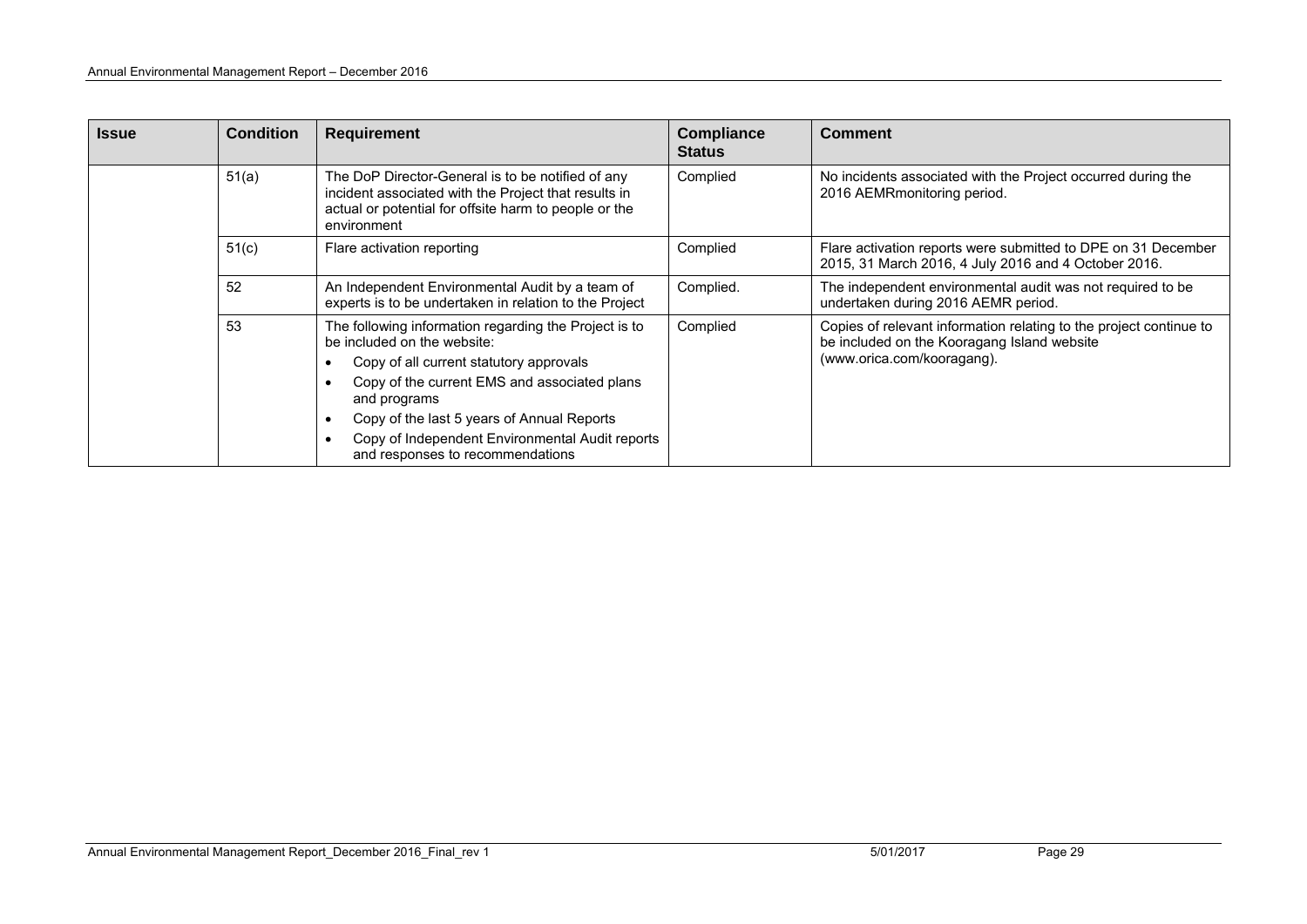#### **8.2 Summary of Submitted Reports**

Details on the reports submitted in compliance with the Project Approval are detailed in the table below.

 $\checkmark$  = Submitted to DPE and Approved  $\checkmark$  = Submitted to DPE awaiting approval from DPE or Other  $\chi$  = not submitted to DPE

|                  |                                                |                         |                     |              |                  | <b>Project Phase</b> |                                                           |                     |               |                                                                                                                                                                                                                                                                                                                                                                                                                                                                   |  |
|------------------|------------------------------------------------|-------------------------|---------------------|--------------|------------------|----------------------|-----------------------------------------------------------|---------------------|---------------|-------------------------------------------------------------------------------------------------------------------------------------------------------------------------------------------------------------------------------------------------------------------------------------------------------------------------------------------------------------------------------------------------------------------------------------------------------------------|--|
|                  |                                                | Phase 1                 |                     | Phase 2      |                  | Phase 3              | Phase 4                                                   | Phase 5             | Phase 6       |                                                                                                                                                                                                                                                                                                                                                                                                                                                                   |  |
| <b>Condition</b> | <b>Condition Requirement</b>                   | Ammonia Plant<br>Uprate | OBL <sub>1(a)</sub> | OBL 1(b)     | ANS<br>ಜ<br>NAP4 | ANP                  | AMI                                                       | Tank<br>Nitric Acid | <b>Boiler</b> | <b>Reports submitted to DPE</b>                                                                                                                                                                                                                                                                                                                                                                                                                                   |  |
|                  |                                                |                         |                     |              |                  |                      | <b>Reporting Requirements for Commencing Construction</b> |                     |               |                                                                                                                                                                                                                                                                                                                                                                                                                                                                   |  |
| 14 (a)           | A Fire Safety Study                            | $\checkmark$            |                     | $\checkmark$ |                  |                      | $N/A^*$                                                   | N/A                 | $\checkmark$  | 1. FSS Kooragang Island Site (21 June 2011) - updated on 14 F<br>2. FSS Ammonia Uprate project (17 April 2010)<br>3. FSS Phase 2 OBL 1(a) (17 February 2012)<br>4. FSS Phase 2 OBL 1(b) (23 October 2012)<br>5. FSS Phase 3 Nitric Acid and Ammonium Nitrate plants (7 Janu<br>* No formal requirement for FSS associated with Phase, however<br>updated to site FSS in next FSS revision<br>^ Boiler detailed in Site FSS. New location to be updated in Site F9 |  |
| 14 (b)           | A Hazard and Operability Study                 | $\checkmark$            |                     | $\checkmark$ | $\checkmark$     | $\checkmark$         | ✓                                                         | X                   | $\checkmark$  | Ammonia Plant Uprate (22 March 2010)<br>2. Phase 2 OBL 1(a) (27 March 2012)<br>Phase 2 OBL 1(b) (30 October 2012)<br>3.<br>4. Ammonium Nitrate Prill Plant (15 Nov 2012)<br>5. Nitric Acid 4 and Ammonium Nitrate Solution 3 (28 Oct 2012)<br>6. AMI HAZOP Report (dated 12 January 2015)<br>7. KI Steam HAZOP Report (dated 22 June 2015)                                                                                                                        |  |
| 14 (c)           | <b>A Final Hazard Analysis</b>                 | $\checkmark$            | ✓                   |              | X                |                      | $\checkmark$                                              | X                   | N/A           | Kooragang Island Phase 1 Uprate FHA (March 2010)<br>2. OBL 1(a) (letter dated 28 March 2012)<br>3. AMI FHA (dated 7 April 2015)                                                                                                                                                                                                                                                                                                                                   |  |
| 14 (d)           | <b>A Construction Safety Study</b>             | ✓                       |                     |              |                  |                      |                                                           |                     |               | 1. CSS for air compressor building (5 December 2009)<br>2. CSS for ammonia plant uprate (29 March 2010)<br>3. CSS OBL 1 (a) (3 December 2011)<br>4. CSS OBL 1(b) (1 August 2012)<br>5. CSS AMI Rev C (dated 2 April 2015)<br>6. CSS Boiler Rev B (dated 15 June 2015)<br>* Civil construction activities associated with phase 3 considered in                                                                                                                    |  |
| 36               | <b>Construction Traffic Management</b><br>Plan | $\checkmark$            |                     |              |                  |                      | N/A                                                       | N/A                 | N/A           | 1. Ammonium Nitrate Facility Upgrade CTMP (March 2010)<br>2. Ammonium Nitrate Facility Upgrade CTMP (September 2011)                                                                                                                                                                                                                                                                                                                                              |  |
| 37               | <b>Water Efficiency Plan</b>                   | $\checkmark$            | N/A                 | N/A          |                  | ✓                    | N/A                                                       | N/A                 | N/A           | 1. Water efficiency Plan Phase 1: Ammonia Plant Upgrade (Apri<br>2. Water efficiency Plan Phase 3: NAP4 and AN3<br>(May 2013)                                                                                                                                                                                                                                                                                                                                     |  |

**Reports belogited to DPE to date** updated on 14 February 2016 te plants (7 January 2013) hase, however reduction in ammonia inventories to be odated in Site FSS in next revision (28 Oct 2012)  $12010$  $2009)$ : 3 considered in OBL 1(b) CSS only t Upgrade ( April 2011)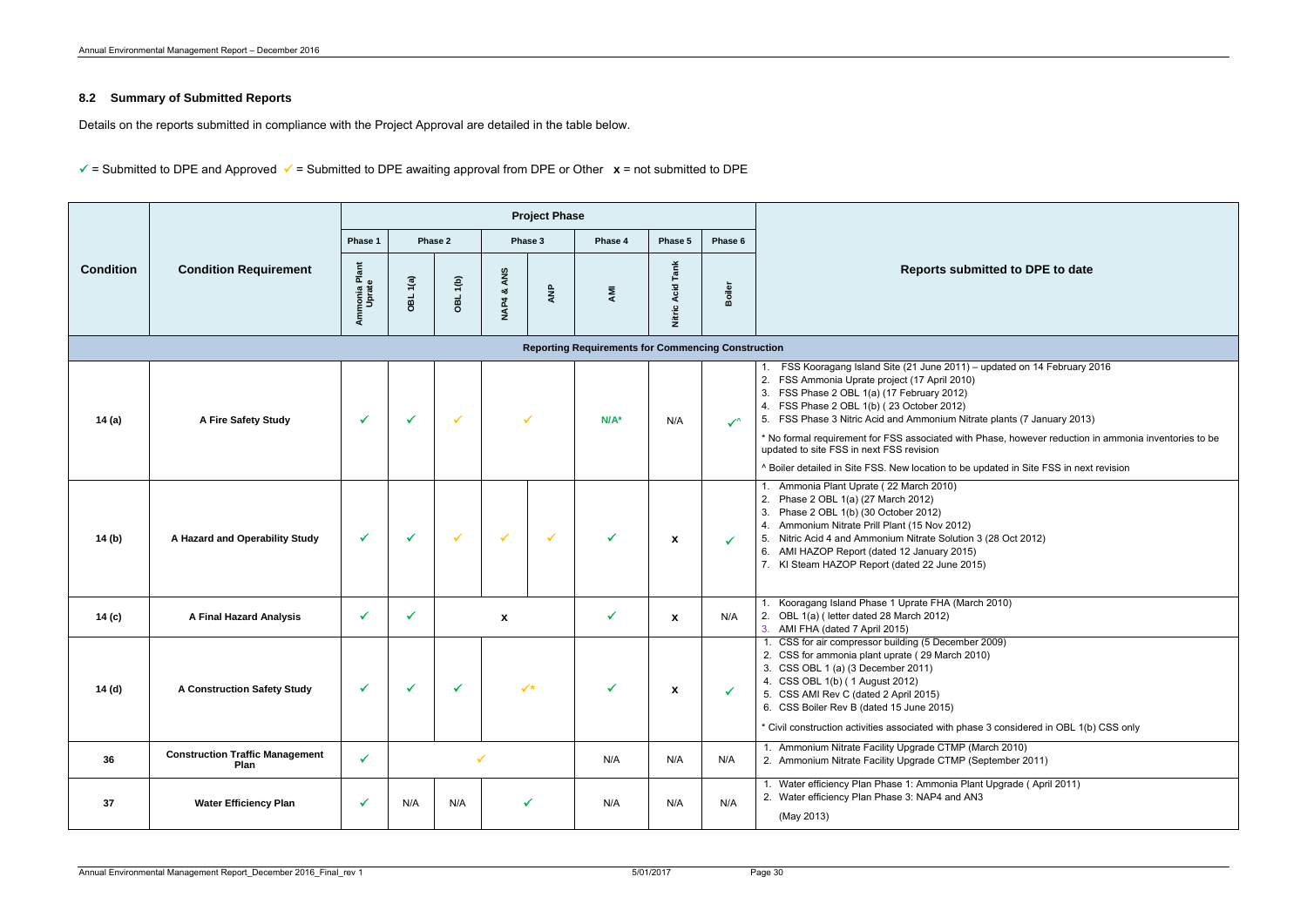|                                                               |                                                            |                                |             |                       |                  | <b>Project Phase</b> |                                                            |                            |                           |                                                                                                                                                                                                                       |
|---------------------------------------------------------------|------------------------------------------------------------|--------------------------------|-------------|-----------------------|------------------|----------------------|------------------------------------------------------------|----------------------------|---------------------------|-----------------------------------------------------------------------------------------------------------------------------------------------------------------------------------------------------------------------|
|                                                               | <b>Condition Requirement</b>                               | Phase 1<br>Phase 2             |             | Phase 3               |                  | Phase 4              | Phase 5                                                    | Phase 6                    |                           |                                                                                                                                                                                                                       |
| <b>Condition</b>                                              |                                                            | Ammonia Plant<br>Uprate        | 1(a)<br>OBL | $\overline{6}$<br>OBL | ANS<br>ೲ<br>NAP4 | ANP                  | AMI                                                        | <b>Acid Tank</b><br>Nitric | Boiler                    | <b>Reports submitted to DPE to date</b>                                                                                                                                                                               |
| 38                                                            | <b>Soil and Groundwater Contamination</b><br>investigation |                                |             |                       |                  |                      |                                                            |                            |                           | 1. Soil Management Plan (December 2009)<br>2. Targeted soil and groundwater quality assessment (13 April 2012)                                                                                                        |
| 42                                                            | <b>Stormwater Management Plan</b>                          | $\checkmark$                   |             |                       |                  |                      | ✔                                                          |                            |                           | 1. Stormwater Nitrate Facility Upgrade Stormwater Management Plan Phase 1 (March 2010)<br>2. Stormwater Nitrate Facility Upgrade Stormwater Management Plan (November 2011)                                           |
| 45                                                            | landscape plan                                             |                                |             |                       |                  | ✔                    |                                                            |                            |                           | 1. Landscape Plan (3 June 2011)                                                                                                                                                                                       |
| 49                                                            | <b>Environmental Management Strategy</b>                   |                                |             | $\checkmark$          |                  |                      | N/A                                                        | N/A                        |                           | 1. Environmental Management Strategy (December 2009)                                                                                                                                                                  |
| 49A                                                           | <b>Construction Environment</b><br><b>Management Plan</b>  |                                |             |                       |                  |                      |                                                            |                            |                           | Construction Environment Management Plan rev 2 dated September 2011                                                                                                                                                   |
|                                                               |                                                            |                                |             |                       |                  |                      | <b>Reporting Requirements for Commencing Commissioning</b> |                            |                           |                                                                                                                                                                                                                       |
| 15(a)                                                         | <b>Transport of Hazardous Materials</b><br><b>Study</b>    | N/A<br>N/A                     |             | N/A                   | N/A              |                      | N/A                                                        | N/A                        | N/A                       | 1. Transport and hazardous materials study (22 April 2013)                                                                                                                                                            |
| 15(b)                                                         | <b>Emergency Plan</b>                                      |                                |             |                       |                  |                      | $\checkmark$                                               | $X^*$                      | $X^*$                     | 1. KI emergency response plan (11 April 2011)<br>2. KI emergency response plan update (August 2015)<br>3. KI emergency respoce plan (December 2015)<br>*Update to approved ERP undertaken for Phase                   |
| 15 <sub>(c)</sub>                                             | <b>Safety Management System</b>                            | $\checkmark$<br>$X^*$<br>$X^*$ |             |                       |                  |                      |                                                            |                            |                           | Safety management system (December 2010)<br>2. Safety management system update (August 2015)<br>*Update to approved SMS undertaken for Phase                                                                          |
| 16                                                            | <b>Pre-Startup Compliance Report</b>                       | $\checkmark$<br>X<br>X         |             |                       | X                | X                    |                                                            | $\boldsymbol{\mathsf{x}}$  | X                         | 1. Pre- Start up Compliance report Phase 1 Ammonia plant uprate (June 2011)<br>2. Pre-Start up Compliance report Phase 4 AMI (dated August 2015)                                                                      |
| 49B                                                           | <b>Operational Environmental</b><br><b>Management Plan</b> |                                |             |                       |                  | $\checkmark$         |                                                            |                            |                           | Environmental Management Strategy (December 2009)<br>^ update to approved EMS is required to meet additional requirements incorporated into Development<br>Consent following the completion of MOD2 approval process. |
| <b>Reporting Requirements following Commencing Operations</b> |                                                            |                                |             |                       |                  |                      |                                                            |                            |                           |                                                                                                                                                                                                                       |
| 17                                                            | <b>Post-Startup Compliance Report</b>                      | $\checkmark$                   | X           | X                     | X                | X                    | $\checkmark$                                               | X                          | $\boldsymbol{\mathsf{x}}$ | 1. Post-Start up Compliance report Phase 1 Ammonia plant uprate (May 2012)<br>2. Post Start up Compliance report (AMI)                                                                                                |
| 18                                                            | Further risk reduction program                             | N/A                            |             |                       |                  |                      |                                                            |                            |                           | Not required due to updated PHA is now compliant                                                                                                                                                                      |
| 19                                                            | <b>Hazard Analysis Update</b>                              | X                              |             |                       |                  |                      |                                                            |                            |                           | 3 years after the completion of the Project                                                                                                                                                                           |
| 20                                                            | <b>Hazard Audit of the Project</b>                         | $\checkmark$                   |             |                       |                  |                      |                                                            |                            |                           | 1. Hazard Audit (28 March 2013)                                                                                                                                                                                       |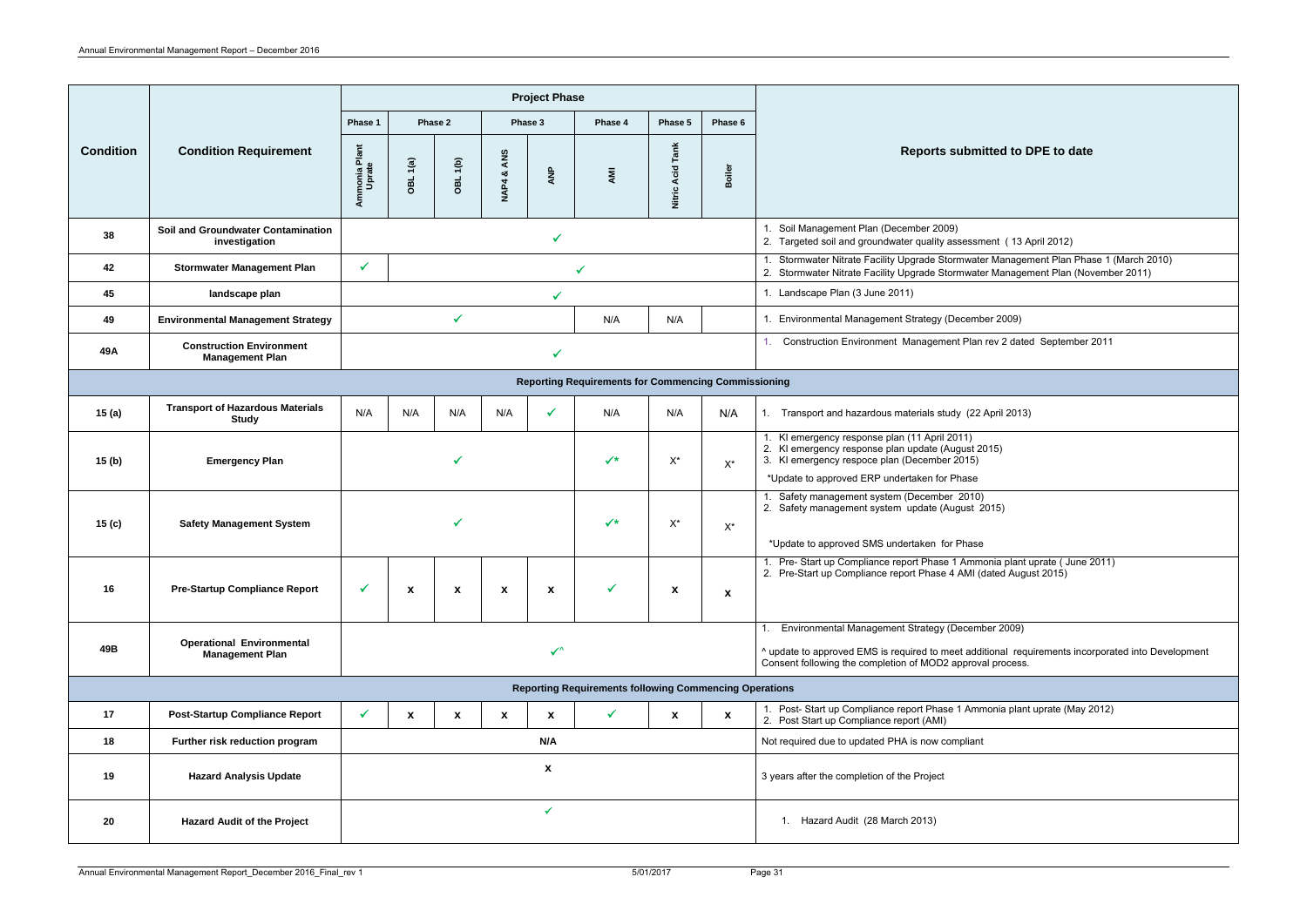|                  |                                                              |                                                                                                                                |             |                    |                                                                   | <b>Project Phase</b> |                           |                                                                                                                                                                                                   |         |                                                                                                                                                                                                                                                                                                                                                                                                                           |
|------------------|--------------------------------------------------------------|--------------------------------------------------------------------------------------------------------------------------------|-------------|--------------------|-------------------------------------------------------------------|----------------------|---------------------------|---------------------------------------------------------------------------------------------------------------------------------------------------------------------------------------------------|---------|---------------------------------------------------------------------------------------------------------------------------------------------------------------------------------------------------------------------------------------------------------------------------------------------------------------------------------------------------------------------------------------------------------------------------|
| <b>Condition</b> |                                                              | Phase 1                                                                                                                        |             | Phase 2            | Phase 3                                                           |                      | Phase 4                   | Phase 5                                                                                                                                                                                           | Phase 6 |                                                                                                                                                                                                                                                                                                                                                                                                                           |
|                  | <b>Condition Requirement</b>                                 | Ammonia Plant<br>Uprate                                                                                                        | OBL 1(a)    | (4)<br>OBL         | ANS<br>œ<br>NAP4                                                  | ANP                  | AMI                       | <b>Acid Tank</b><br>Nitric.                                                                                                                                                                       | Boiler  | Reports submitted to DPE to date                                                                                                                                                                                                                                                                                                                                                                                          |
|                  |                                                              |                                                                                                                                |             |                    |                                                                   |                      |                           |                                                                                                                                                                                                   |         | 2. Hazard Audit (11 November 2016)<br>* Three yearly schedule                                                                                                                                                                                                                                                                                                                                                             |
| 23               | Air quality verification study                               | N/A<br>N/A<br>$\boldsymbol{\mathsf{x}}$<br>$\boldsymbol{\mathsf{x}}$<br>$\boldsymbol{\mathsf{x}}$<br>$\boldsymbol{\mathsf{x}}$ |             | $\pmb{\mathsf{X}}$ | 1. Ammonia Plant uprate air verification study (27 February 2014) |                      |                           |                                                                                                                                                                                                   |         |                                                                                                                                                                                                                                                                                                                                                                                                                           |
| <b>27A</b>       | <b>Air Quality Management Plan</b>                           | ✔                                                                                                                              | $\mathbf x$ | X                  | X                                                                 | $\mathbf{x}$         | $\boldsymbol{\mathsf{x}}$ | $\boldsymbol{\mathsf{x}}$                                                                                                                                                                         | X       | Construction Air Quality Management Plan dated 15 January 2010                                                                                                                                                                                                                                                                                                                                                            |
| 30               | <b>Noise Verification Program</b>                            |                                                                                                                                |             |                    |                                                                   | $\checkmark$         |                           |                                                                                                                                                                                                   |         | 1. Noise verification assessment Orica Ammonium Nitrate expansion project (March 2011)                                                                                                                                                                                                                                                                                                                                    |
| 32               | <b>Noise Management Plan</b><br>$\checkmark$<br>$\checkmark$ |                                                                                                                                |             |                    |                                                                   |                      |                           | 1. Noise Management plan (August 2011)<br>* Quarterly noise testing compliance noise testing completed (2012-2013)<br>* Noise management plan reviewed in 2014<br>* Annual noise test requirement |         |                                                                                                                                                                                                                                                                                                                                                                                                                           |
| 45               | landscape plan                                               |                                                                                                                                |             |                    |                                                                   | $\checkmark$         |                           |                                                                                                                                                                                                   |         | 1. Landscape plan (3 June 2011)                                                                                                                                                                                                                                                                                                                                                                                           |
| 48               | <b>Waste Management Plan</b>                                 | N/A<br>N/A<br>N/A<br>✔<br>$\boldsymbol{\mathsf{x}}$                                                                            |             |                    |                                                                   |                      |                           |                                                                                                                                                                                                   |         | 1. Ammonia Plant waste management plan (February 2013)                                                                                                                                                                                                                                                                                                                                                                    |
| 50               | <b>Annual Environmental Management</b><br>Report             | $\checkmark$                                                                                                                   |             |                    |                                                                   |                      |                           |                                                                                                                                                                                                   |         | 1. Annual Environmental Management Plan (November 2010)<br>2. Annual Environmental Management Plan (November 2011)<br>3. Annual Environmental Management Plan (November 2012)<br>4. Annual Environmental Management Plan (November 2013)<br>5. Annual Environmental Management Plan (November 2014)<br>6. Annual Environmental Management Plan (November 2015)<br>7. Annual Environmental Management Plan (December 2016) |
| 51C              | <b>Ammonia Flare Activation</b>                              |                                                                                                                                |             |                    |                                                                   |                      |                           |                                                                                                                                                                                                   |         | 1. Flare activation Summary (January to March 2016<br>Flare Activation Summary (April to June 2016)<br>2.<br>Flare Activation Summary (July to September 2016)<br>3.<br>4. Flare Activation Summary (October to December 2016)                                                                                                                                                                                            |
| 52               | <b>Independent Environmental Audit</b>                       | ✔                                                                                                                              |             |                    |                                                                   |                      |                           |                                                                                                                                                                                                   |         | 1. Independent Environmental audit dated (24 March 2014)<br>* 3 yearly audit schedule.                                                                                                                                                                                                                                                                                                                                    |